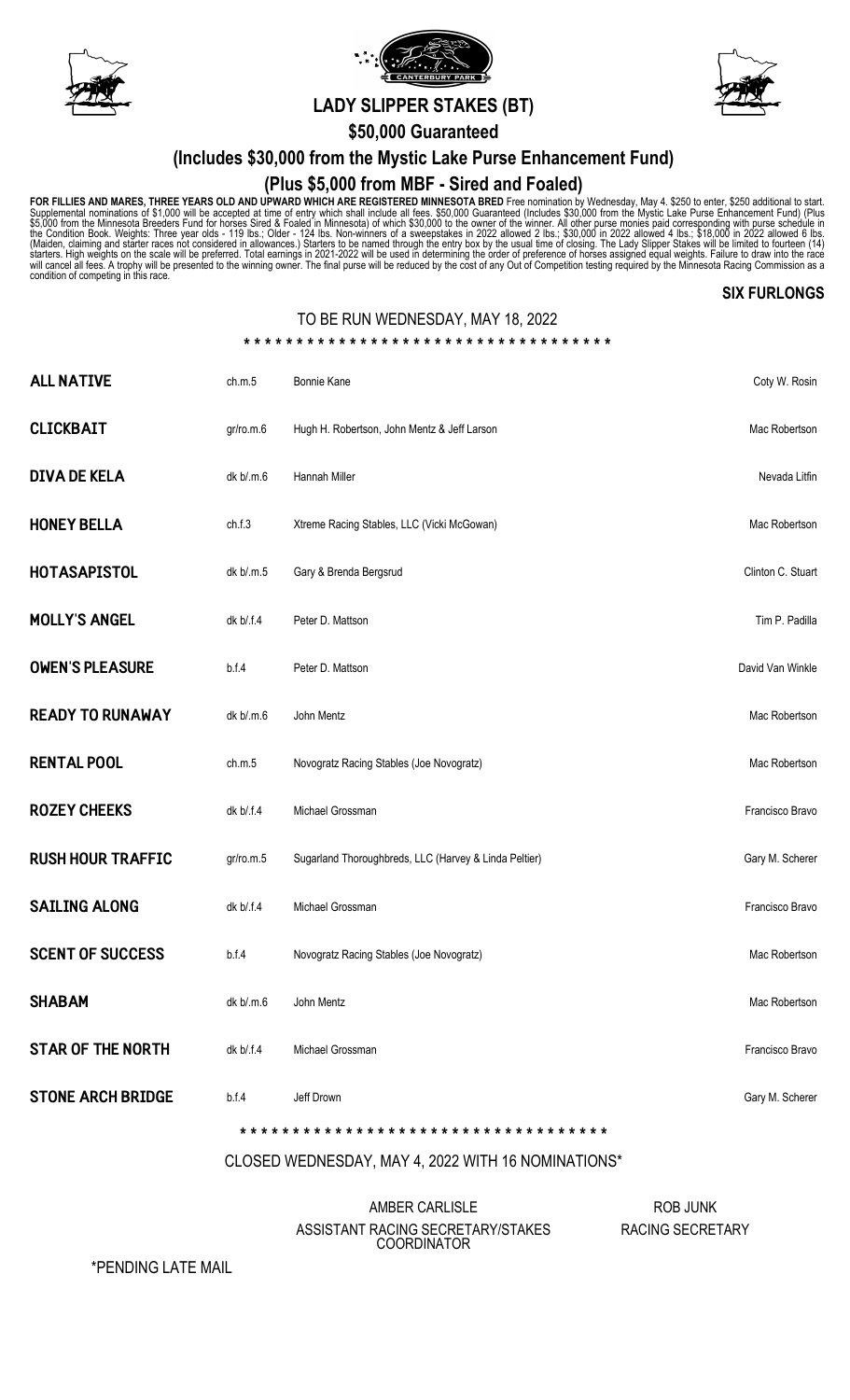## **LADY SLIPPER STAKES**

| <b>Track Record:</b><br>Onlynurimagination(6), 124 lbs; 1:08.04(7-16-05)                                                                                                                                                                                                                                                                                                                                                                                                                                                                                                                                                                                                                                                                                                                                                                                                                                                                                                                                                                                                                                                                                                                                                      |                                                                                              |                                                                                                                                                                                                                                                                                                                                                                                                                          |                                                                                                                                                                                                                                                                                                                                                                                                                                                  |                                                                                                                                                                                                                                                                                                                                       |                                                                                                                             |                                                                                                                                                                                                                                                                                                                                                                                                                                                                                                                                                                                                                                                                                                                                                                                                                                                                                                                                                                                                                                                                                   |                                                                                             |                                                                                                                                                                                                      |
|-------------------------------------------------------------------------------------------------------------------------------------------------------------------------------------------------------------------------------------------------------------------------------------------------------------------------------------------------------------------------------------------------------------------------------------------------------------------------------------------------------------------------------------------------------------------------------------------------------------------------------------------------------------------------------------------------------------------------------------------------------------------------------------------------------------------------------------------------------------------------------------------------------------------------------------------------------------------------------------------------------------------------------------------------------------------------------------------------------------------------------------------------------------------------------------------------------------------------------|----------------------------------------------------------------------------------------------|--------------------------------------------------------------------------------------------------------------------------------------------------------------------------------------------------------------------------------------------------------------------------------------------------------------------------------------------------------------------------------------------------------------------------|--------------------------------------------------------------------------------------------------------------------------------------------------------------------------------------------------------------------------------------------------------------------------------------------------------------------------------------------------------------------------------------------------------------------------------------------------|---------------------------------------------------------------------------------------------------------------------------------------------------------------------------------------------------------------------------------------------------------------------------------------------------------------------------------------|-----------------------------------------------------------------------------------------------------------------------------|-----------------------------------------------------------------------------------------------------------------------------------------------------------------------------------------------------------------------------------------------------------------------------------------------------------------------------------------------------------------------------------------------------------------------------------------------------------------------------------------------------------------------------------------------------------------------------------------------------------------------------------------------------------------------------------------------------------------------------------------------------------------------------------------------------------------------------------------------------------------------------------------------------------------------------------------------------------------------------------------------------------------------------------------------------------------------------------|---------------------------------------------------------------------------------------------|------------------------------------------------------------------------------------------------------------------------------------------------------------------------------------------------------|
| <b>All Native</b>                                                                                                                                                                                                                                                                                                                                                                                                                                                                                                                                                                                                                                                                                                                                                                                                                                                                                                                                                                                                                                                                                                                                                                                                             | Owner:<br>Trainer:                                                                           | <b>Bonnie Kane</b><br>Coty W. Rosin                                                                                                                                                                                                                                                                                                                                                                                      |                                                                                                                                                                                                                                                                                                                                                                                                                                                  |                                                                                                                                                                                                                                                                                                                                       |                                                                                                                             |                                                                                                                                                                                                                                                                                                                                                                                                                                                                                                                                                                                                                                                                                                                                                                                                                                                                                                                                                                                                                                                                                   |                                                                                             |                                                                                                                                                                                                      |
| Ch.m.5 Native Ruler-All in One by Giant's Causeway<br>Bred in Minnesota by Dennis Strohkirch (Apr 07, 2017)                                                                                                                                                                                                                                                                                                                                                                                                                                                                                                                                                                                                                                                                                                                                                                                                                                                                                                                                                                                                                                                                                                                   |                                                                                              |                                                                                                                                                                                                                                                                                                                                                                                                                          |                                                                                                                                                                                                                                                                                                                                                                                                                                                  |                                                                                                                                                                                                                                                                                                                                       | 2022:<br>2021:<br>Life:<br>CBY:                                                                                             | $0\ 0\ 0\ 0$<br>6<br>2 1 0<br>13 3 2 2<br>13 3 2 2                                                                                                                                                                                                                                                                                                                                                                                                                                                                                                                                                                                                                                                                                                                                                                                                                                                                                                                                                                                                                                | $$0$ Turf:<br>\$35.575 Off Track:<br>$\mathbf{2}$<br>\$49,559 Distance:<br>\$49,559 Course: | \$34,419<br>7201<br>\$3,590<br>0 <sub>1</sub><br>0<br>2 0 2 0<br>\$4,175<br>2 0 2 0<br>\$4,175                                                                                                       |
| :4650 1:1027 1:4140 31 E S Stk - Prncs E IDs B - 100k 78-80 5<br>08Sep21 6 Cby fm ① 1%<br>11Aug21 6 Cby fm 120 7%<br>:2448 :4803 1:3062 31 ES Alw 36000 nw1/x<br>01Aug21 2 Cby fm 10 10 1m<br>:4817 1:1167 1:3567 31ES Clm 25000nw2/L<br>04Jul21 5 Cby<br>fm ① <sup>20</sup> 7½<br>$:2493$ $:4870$ $1:3047$ 31 FIS Clm 25000nw2/L<br>$5\%$<br>:2188 :4519 1:0489 31 FS Clm 15000nw2/L<br>16Jun21 2 Cby<br>ft<br>6f<br>:2277 :4644 1:1283 31ES Clm 15000nw2/L<br>31May21 1 Cby<br>ft<br>fm ①<br>$1\%$<br>:4737 1:1181 1:4264 31 $E$ Clm 30000cnd<br>16Sep20 6 Cby<br>:4726 1:1235 1:3887 31 ES Alw 30500nw2/L<br>09Sep20 4 Cby<br>sy Ø<br>1m<br>01Sep20 7 Cby fm 120 5f<br>:2170 :4473<br>03Aug20 6 Cby fm 130 1m<br>:4819 1:1325 1:3699 31ES Clm 25000nw2/L<br>Workout(s):<br>21 Apr 22 Fan 5F ft 1:02b 1/2                                                                                                                                                                                                                                                                                                                                                                                                                   | :5671 31E Aoc 12500nw1/x-N<br>15 Apr 22 Fan 5F ft 1:02.4b 8/18                               | 811 891 741 661 693<br>$27 - 80$<br>$68\frac{1}{2}$ 56<br>97<br>26-77 3 $86\frac{1}{2}$ $97\frac{1}{2}$ $87\frac{1}{4}$ $6\frac{1}{4}$<br>$9 - 72$ 7 7<br>15<br>55<br>$39 - 40$<br>$37 - 51$ 3 3<br>38-61 5 1013 1215 12 $\frac{52}{4}$ 98 $\frac{1}{2}$ 91 $\frac{12}{4}$ Bedford K E 119 L<br>$37 - 60$ 10 87 $98\frac{3}{4}$ 55 $\frac{1}{2}$ 53 $\frac{1}{4}$ 34<br>$67 - 74$ 8 9<br>7 Apr 22 Fan 4F ft :50.4b 22/22 | $2\frac{1}{2}$ 11<br>$1\frac{3}{4}$<br>$68\frac{1}{2}$ 56 $\frac{1}{2}$ 53 6 <sup>2</sup><br>$68\overline{3}$ $67\overline{3}$ $68\overline{3}$                                                                                                                                                                                                                                                                                                  | Fuentes L A 117 L<br>Fuentes L A 124 L<br>Fuentes L A 124 L<br>Valenzuela L A 124 L<br>Valenzuela L A 124 L<br>43 $3^{1\overline{3}}$ 31 $2^{2\overline{3}}$ Valenzuela L A 124 L<br>Valenzuela L A 119 L<br>$85\frac{1}{2}$ $85\frac{3}{8}$ $84\frac{1}{2}$ $84\frac{1}{4}$ Valenzuela L A 1125 L<br>1 Apr 22 Fan 4F ft :52.3b 24/25 | 18.10<br>3.50<br>5.10<br>31.30<br>5.80<br>$*1.80$<br>59.50<br>22.30<br>65.10<br>5.60                                        | Rush Hour Traffic 1182 <sub>3</sub> Ready to Runaway 123 <sub>2</sub> Shabam 1191 <sub>3</sub> $\blacktriangleright$ brk out, settled 8<br>All Native1241 Rozey Cheeks1201 Midnight Current1191 adv3w3/8-1/4, driving 9<br>All Native1243 Hurricain Hunter12413 Flash Flood1243 inside to1/4, angled5p 9<br>Imminent Thret1243 Hurricin Hunter124hd Dreming Biz1243 4wd gain, drifted out 10<br>Hddy Up1241 Going Running Too1243 Drop o' Chocolate11963 inside, no threat, 7<br>Aksarben Summer12423 All Native12431 Orts Dream12433 bid 3w1/8, outkicked 5<br><i>Shabam</i> 1212 <sub>4</sub> Rental Pool1171 Mizzanna 1233 Dbumped hard brk, 6wd 12<br>Com On Swet P1233 Imminnt Thret11931 All Ntive11913 5w1st trn, insd, swung5w 11<br><b>Diva de Kela</b> 121 <sup>1</sup> Lucky Lorretta 121hd Winnager 121 $\frac{1}{2}$ retreated early 9<br>Dreaming of Blue120 <sup>2</sup> $_{4}^{2}$ Lil' Red Devil124hd All Native119 $_{2}^{1}$ pace, dueled rail 8                                                                                                               |                                                                                             |                                                                                                                                                                                                      |
| <b>Clickbait</b>                                                                                                                                                                                                                                                                                                                                                                                                                                                                                                                                                                                                                                                                                                                                                                                                                                                                                                                                                                                                                                                                                                                                                                                                              | Owner:<br>Trainer:                                                                           | Hugh H. Robertson, John Mentz & Jeff Larson<br>McLean Robertson                                                                                                                                                                                                                                                                                                                                                          |                                                                                                                                                                                                                                                                                                                                                                                                                                                  |                                                                                                                                                                                                                                                                                                                                       |                                                                                                                             |                                                                                                                                                                                                                                                                                                                                                                                                                                                                                                                                                                                                                                                                                                                                                                                                                                                                                                                                                                                                                                                                                   |                                                                                             |                                                                                                                                                                                                      |
| Gr/ro.m.6 Lovango-Blue Gene Song by Buddha<br>Bred in Minnesota by Eric Von Seggern & Mary Von Seggern (May 01, 2016)<br>08Sep2110 Cby<br>6f<br>$:21^{61}$ $:44^{47}$ 1:0938 31 EIS Stk - MinDsfSpr - 100k 72-97<br>ft<br>:4623 1:1155 1:3715 31 EIS Stk - MNTrfDstfB - 50k<br>14Jul21 7 Cby mys <sup>®</sup><br>1m<br>6f<br>:2235 :4537 1:1059 31 $E$ Aoc 20000nw2/x-N<br>07Jul21 1 Cby<br>gd<br>6f<br>ft<br>:2216 :4510 1:0977 31 ES Stk - Lady SlpprB - 50k<br>19May21 4 Cby<br>6f<br>:2171 :4528 1:1052 41 E Aoc 62500nw2\$/x-N<br>25Apr21 9 OP<br>ft<br>$1\%$<br>sy $\otimes$<br>09Sep20 7 Cby<br>:4756 1:1232 1:4390 31 FS Stk - PrncsEIDsB - 100k<br>19Aug2010 Cby<br>$1\%$<br>ft<br>:4808 1:1174 1:4320 31 ES Stk - GlittrStar - 50k<br>6f<br>:2142 :4502 1:1100 31 Aoc 12500nw1/x-N<br>15Jul20 2 Cby<br>ft<br>7½<br>01Jul20 5 Cby<br>fm ①<br>26Apr20 10 OP<br>ft<br>6f<br>:2198 :4568 1:1018 31 Alw 61000nw1\$/x<br>Workout(s):<br>•4 May 22 OP 5F ft 1:00.4b 1/5                                                                                                                                                                                                                                                    | 1:2783 31ES Stk - MNTurfDstf - 50k 10-98 1 6<br>27 Apr 22 OP 4F ft :49.2b 9/17               | 2<br>-1<br>$64 - 90$ 4 $58$<br>$60 - 85$ 5 4<br>42<br>72-89<br>66<br>2hd 11<br>$5^4\,$<br>$75 - 80$<br>64<br>53<br>$2\;\;53\frac{3}{4}\;\;32$<br>41<br>70-90<br>$3 \cdot 31$<br>$2^1$ $2^{11}$ $2^5$<br>$67 - 89$<br>$97 - 89$ 7 3<br>$93 - 88$ 1 3<br>10 Apr 22 OP 3F ft: 37b 4/16                                                                                                                                      | $3^4$ $1^1$ , $1^3$ , $1^9$ , Chirinos R<br>$58\frac{1}{2}$ $3\overline{1}\frac{1}{2}$ $21\overline{1}$ $22\overline{1}$<br>3nk 1hd 2hd Evans C<br>$12\frac{1}{2}$ $14\frac{1}{2}$<br>$42\frac{3}{4}$ 44<br>$1^3$ $1^7$<br>281<br>$54\frac{1}{2}$ $31$ $1\frac{1}{2}$ $12\frac{1}{4}$<br>$7^8$ $7^9$ $6^2$ $4^1$<br>$1\frac{1}{2}$ 1hd 2hd $2^2\frac{1}{2}$ Evans C                                                                              | 123 fL<br>124 L<br>Evans C<br>122 L<br>118 L<br>Evans C<br>118 fL<br>Evans C<br>118 L<br>Chirinos R<br>118 L<br>Hernandez I<br>122 L<br>Chirinos R<br>118 L<br>Butler D P<br>122L<br>26 Aug 21 Cby 4F ft: 48.2h 9/39                                                                                                                  | 2022:<br>2021:<br>Life:<br>CBY:<br>$*.60$<br>$*1.10$<br>$*.30$<br>1.10<br>10.80<br>$*.60$<br>4.70<br>$*40$<br>3.90<br>10.40 | $0\,0\,0\,0$<br>5 2 2 0<br>12 6 4 0<br>$10 \t6 \t3 \t0$<br>Clickbait12393 Star of the North12071 Grand Prize119 tipped out, driving, 3<br>Redy to Runwy12421 Clickbit12461 Rush Hour Traffic1243 inside3/8, shifted 3wd 9<br>Alberta Sun117hd Clickbait1222 Final Form1222 $\frac{3}{4}$ bid 3w/14, outfinished 5<br>Clickbit11843 <i>Rdy to Runwy</i> 1181 <sub>4</sub> Rush Hour Trffic12013 pressed foe, drove clr 6<br>Candura1241 True Castle11823 Compelling Smile118nk 4w 1/4, not enuf show 6<br>Clickbait1187 $\frac{1}{2}$ Hotasapistol1192 $\frac{1}{2}$ Two Be Royal1171 $\frac{1}{2}$ shifted4w1/4, took over 9<br><i>Ready to Runaway</i> 120 <sup>8</sup> <i>Qlickbait</i> 1184 Pinup Girl1184 <sup>3</sup> pulling btw, brief bid 5<br>Clickbait12221 Grand Prize122nk Mizzen Air1221 4wd advance, prevailed 7<br>Firstmt118nk <i>Rdy to Runwy</i> 124 <sub>3</sub> <i>Honey's Sox Appel</i> 118 <sub>2</sub> settled, mild gain btw 7<br>Inthemidstofbiz1222 Glickbait1225 Blinkers122nk dueled rail, 2nd best 11                                                | \$0 Turf:<br>\$119,300 Off Track:<br>3<br>\$273,105 Distance:<br>6<br>\$255,605 Course:     | \$2,805<br>1000<br>120<br>\$84,000<br>3 2<br>\$142,200<br>0<br>4 3 1 0<br>\$124,700                                                                                                                  |
| Diva de Kela                                                                                                                                                                                                                                                                                                                                                                                                                                                                                                                                                                                                                                                                                                                                                                                                                                                                                                                                                                                                                                                                                                                                                                                                                  | Owner:<br>Trainer:                                                                           | Hannah Miller<br>Nevada Litfin                                                                                                                                                                                                                                                                                                                                                                                           |                                                                                                                                                                                                                                                                                                                                                                                                                                                  |                                                                                                                                                                                                                                                                                                                                       |                                                                                                                             |                                                                                                                                                                                                                                                                                                                                                                                                                                                                                                                                                                                                                                                                                                                                                                                                                                                                                                                                                                                                                                                                                   |                                                                                             |                                                                                                                                                                                                      |
| Dk B/.m.6 Kela-Gentle Princess by Tejano<br>Bred in Minnesota by Dorothy Erban (Mar 30, 2016)<br>:2258 :4635 1:1111 41El Str 12500cnd<br>01May22 20P<br>6f<br>ft<br>$:22^{42}$ :4680 1:1217 41 $E$ Clm 6250-c<br>ft<br>6f<br>18Feb22 6 OP<br>Claimed by Miller Hannah from Diva People for \$6,250, Fires William H. – Trainer<br>28Jan22 3 OP<br>:2314 :4777 1:1316 41 Elm 10000cnd<br>ft<br>6f<br>:2255 :4688 1:1196 31 El Str 10000<br>6f<br>19Dec21 3 OP<br>ga<br>5%<br>ft<br>:2229<br>:46 <sup>61</sup> 1:0513 3111<br>03Dec21 1 OP<br>fm ①<br>5f<br>:2171<br>:4509<br>06Nov21 1 RP<br>:5742 31E<br>ft Ø<br>5f<br>:2238<br>:4538<br>140ct21 1RP<br>$:5792$ 31 E Clm 15000<br>fm $\mathbb{O}^{10}$ 5f<br>:2137:4356<br>16Sep21 6 Cby<br>fm ① <sup>20</sup> 5f<br>$:21^{78}$ $:44^{71}$<br>$:56^{30}3$ t $E$ Clm 25000cnd<br>22Aug21 8 Cby<br>14Jul21 7 Cby mys <sup>®</sup><br>:4623 1:1155 1:3715 31 ES Stk - MNTrfDstfB - 50k<br>1m<br>Workout(s):<br>•29 Apr 22 OP 3F ft: 40b 1/3                                                                                                                                                                                                                                      | Clm 10000nw1/6mx<br>C1m 25000<br>:5569 31 ES Aoc 15000nw1/x<br>27 Apr 22 OP 4F ft :54b 17/17 | ---18 3 6<br>63<br>$58 - 41$ 9 4<br>$39 - 63$ 4 7<br>$63 - 71$ 6 3<br>$3^3$ $2^1$<br>65<br>$6\overline{4}$<br>6<br>47-54<br>5<br>$83\frac{1}{2}$ $84\frac{3}{4}$ $85$<br>77<br>84-63<br>$91 - 80$ 2 4<br>81<br>$85 - 89$<br>2 <sub>4</sub><br>64-81<br>39-63 2 710 916 812 815 6184 Lopez K<br>13 Jan 22 OP 5F ft 1:02.3b 17/28                                                                                          | 913 993 921 9281 Jordan KR<br>$63\frac{3}{4}$ $87\frac{1}{2}$ $913\frac{3}{4}$ Arrieta F<br>65 $66\frac{1}{4}$ 57 $\frac{3}{4}$ 48 $\frac{1}{2}$ Court JK<br>$44\frac{1}{2}$ 55 $\frac{5}{4}$ Court JK<br>$54\overline{1}$<br>$37\frac{1}{4}$<br>78<br>$52\frac{3}{4}$ $52\frac{1}{2}$ $43$ $22\frac{3}{4}$<br>$53\frac{1}{2}$ $43\frac{1}{2}$ $32\frac{1}{2}$ $3\frac{1}{2}$<br>$65\frac{1}{2}$ $66$ $54\frac{1}{2}$ $32\frac{1}{2}$ Quinonez A | 1135 L<br>119L<br>119 L<br>120 L<br>120 L<br>Court J K<br>120 L<br>Eramia R E<br>120 L<br>Eramia R E<br>123 L<br>Quinonez A<br>122 L<br>7 Oct 21 RP 5F ft 1:03.0b 9/17                                                                                                                                                                | 2022:<br>2021:<br>Life:<br>CBY:<br>93.70<br>3.70<br>9.60<br>15.50<br>4.80<br>8.90<br>10.70<br>118 L 105.00                  | 3000<br>$10 \t0 \t2 \t3$<br>28 3 5 4<br>17 3 3 3<br>Chakra124} Invaluable1243 Summer Storm1242} trailed, showed litte 9<br>Midnight Karma11931 Honey Parade1191 Shackleford County1121 tired 4w 9<br>Tapalong11964 Lovely Lady Lexi11914 Lil Miss Hot Mess1123 improved bit inside 8<br>Hoping for Ring116nk Tke Chrge Erica12523 Sophie's Ange/12221 vied 3w, tired 8<br>Tke Chrge Eric1243 Lil Miss Hot Mess12063 Div de Kel120nk 4w turn, just up 3rd 7<br>8.10 1082 Ignis121 $\frac{3}{4}$ Sweet Mary M119 $\frac{1}{4}$ Lady Phyllis123 $\frac{3}{4}$ 3 wide turn, outrun 8<br>2.60 1076 Girls a Bullet123 <sup>2</sup> Diva de Kela120 > Destiny 's Love121 <sup>2</sup> } rallied, 4w, 2nd best 5<br>Dfnd th Ros123nk Gothm City Quen123nk Div de Ke112311 3wd btw, fanned 5wd 9<br>A Roz nd Wine1221 Defend the Rose1222 Div de Kel1222 $\frac{3}{4}$ settled rail, angled 4w 6<br><i>Redy to Runwy</i> 1242 $\frac{1}{4}$ <i>Clickbit</i> 1246 $\frac{1}{4}$ Rush Hour Traffic 1243 settled, passed tiring 9                                                             | \$1,565 Turf:<br>\$22,090 Off Track:<br>\$112,776 Distance:<br>\$100,291 Course:            | \$27,485<br>7102<br>\$13,319<br>7000<br>13 0 3 1<br>\$30,355<br>602<br>\$25,427                                                                                                                      |
| <b>Honey Bella</b>                                                                                                                                                                                                                                                                                                                                                                                                                                                                                                                                                                                                                                                                                                                                                                                                                                                                                                                                                                                                                                                                                                                                                                                                            | Owner:<br>Trainer:                                                                           | Xtreme Racing Stables, LLC (Vicki McGowan)<br>McLean Robertson                                                                                                                                                                                                                                                                                                                                                           |                                                                                                                                                                                                                                                                                                                                                                                                                                                  |                                                                                                                                                                                                                                                                                                                                       |                                                                                                                             |                                                                                                                                                                                                                                                                                                                                                                                                                                                                                                                                                                                                                                                                                                                                                                                                                                                                                                                                                                                                                                                                                   |                                                                                             |                                                                                                                                                                                                      |
| Ch.f.3 Tapiture-Se Bella by Forestry<br>Bred in Minnesota by Wood-Mere Farm, LLC (May 01, 2019)<br>08Sep21 5 Cby<br>ft<br>6f<br>:2181 :4503 1:1177 2 EISStk - NthLtsDb-B - 100k 87-57 5 2 23 2hd 213 233 Chirinos R<br>5f<br>04Aug21 1 Cby ft<br>:2226 :4640<br>:5936 2 ESMsw 35000<br>Workout(s):<br>4 May 22 OP 5F ft 1:01b 2/5                                                                                                                                                                                                                                                                                                                                                                                                                                                                                                                                                                                                                                                                                                                                                                                                                                                                                             | 19 Apr 22 OP 4F ft: 50b 28/50                                                                | 68-58 8 5 1 <sup>1</sup> 1 <sup>2</sup> 1 <sup>3</sup> 1 <sup>3</sup> 1 <sub>4</sub> Canchari A L 118<br>10 Apr 22 OP 3F ft: 38b 11/16                                                                                                                                                                                                                                                                                   |                                                                                                                                                                                                                                                                                                                                                                                                                                                  | 120<br>5 Sep 21 Cby 4F ft: 49.4b 3/6                                                                                                                                                                                                                                                                                                  | 2022:<br>2021:<br>Life:<br>CBY:<br>*1.30<br>5.70                                                                            | $0\,0\,0\,0$<br>$^{2}$<br>110<br>2 1 1 0<br>211<br>0<br>She's My Warrior12033 Honey Bella12041 $0$ Babel173 pressed, bid1/4, 2nd bst 7<br>Honey Bell11831 Bilout Kela11823 Summer Fireflys1183 urged clear, held sway 9                                                                                                                                                                                                                                                                                                                                                                                                                                                                                                                                                                                                                                                                                                                                                                                                                                                           | $$0$ Turf:<br>\$39.750 Off Track:<br>\$39,750 Distance:<br>\$39,750 Course:                 | $0\,0\,0\,0$<br>\$0<br>$0\ 0\ 0\ 0$<br>\$0<br>0 1 0<br>\$18,750<br>0<br>\$18,750<br>0<br>-1                                                                                                          |
| <b>Hotasapistol</b>                                                                                                                                                                                                                                                                                                                                                                                                                                                                                                                                                                                                                                                                                                                                                                                                                                                                                                                                                                                                                                                                                                                                                                                                           | Owner:<br>Trainer:                                                                           | Gary & Brenda Bergsrud<br>Clinton C. Stuart                                                                                                                                                                                                                                                                                                                                                                              |                                                                                                                                                                                                                                                                                                                                                                                                                                                  |                                                                                                                                                                                                                                                                                                                                       |                                                                                                                             |                                                                                                                                                                                                                                                                                                                                                                                                                                                                                                                                                                                                                                                                                                                                                                                                                                                                                                                                                                                                                                                                                   |                                                                                             |                                                                                                                                                                                                      |
| Dk B/.m.5 Flat Out-Alacazar by Dayjur<br>Bred in Minnesota by Gary Bergsrud (Apr 07, 2017)<br>16Apr22 70P<br>:2194 :4588 1:1028 31El Aoc 62500nw2\$/x-N<br>6f<br>sys<br>$6\%$<br>02Sep21 4 Cby<br>fts<br>:2236<br>:44 <sup>84</sup> 1:15 <sup>80</sup> 31冝 Aoc 20000nw2/x-N<br>18Aug21 9 Cby<br>$1\%$<br>:4745 1:1199 1:4318 3†ESStk - GlittrStar - 50k<br>ft<br>05Aug21 2 Cby<br>ft<br>6f<br>:21 <sup>38</sup> :43 <sup>98</sup> 1:09 <sup>47</sup> 31 E<br>fm $\Phi^{20}$ 7%<br>$:23^{62}$ $:46^{19}$ 1:2903 31 E<br>08Jul21 7 Cby<br>$6\%$<br>$:22^{22}:45^{38}$ 1:1804 31 E<br>20Jun21 7 Cby<br>sy<br>03Jun21 6 Cby<br>fm $\mathbb{O}^{10}$ 7%<br>:2310 :4581 1:2839 31 $E$ Alw 32000cnd<br>:2216 :4510 1:0977 3t Els Stk - LadySlpprB - 50k 73-66 1 2 1 $\overline{10d}$ 21 $32\frac{1}{2}$ 510 <sup>1</sup> Quinonez A<br>19May21 4 Cby<br>6f<br>ft<br>$1\frac{1}{6}$<br>:4778 1:1189 1:4336 3 $E$ Stk - RPOaksG3 - 100k 93-76 7 13 1hd 23 873 8173 Luzzi L J<br>ft<br>27Sep20 4RP<br>1‰<br>:4756 1:1232 1:4390 31 EISI Stk - PrncsEIDsB - 100k 77-78 6 2hd 1 $\frac{1}{2}$ 2 $\frac{1}{2}$ 23 27 $\frac{1}{2}$ Quinonez A 119 bl 7.90<br>09Sep20 7 Cby sy <sup>®</sup><br>Workout(s):<br>29 Mar 22 Hou 5F ft 1:02b 3/7 | Aoc 20000nw2/x-N<br>Alw 32000cnd<br>Aoc 20000nw2/x-N                                         | $29 - 61$ 7 7<br>$31\frac{1}{2}$ 3 <sup>3</sup><br>61-79<br>51<br>$66 - 79$ 4 $2\frac{1}{2}$<br>$86 - 88$<br>$\overline{1}$<br>$\mathbf{2}$<br>$89 - 57$ 6 5<br>$63 - 58$ 4 1<br>$116 - 73$ 8 2<br>$\bullet$ 18 Mar 22 Hou 5F ft 1:01.2b 1/10 $\qquad$ 11 Mar 22 Hou 6F ft 1:16.2b 1/1                                                                                                                                   | 710 783 718 715 Harr K<br>3 <sup>3</sup><br>25<br>$2^2$ $2^1$ $3^3$ $3^1$ 310<br>$32^{7}$ $31^{7}$ $23^{7}$ $12$<br>441 711 913 922 <sup>3</sup> Quinonez A<br>$44\frac{1}{2}$ 57 $\frac{3}{4}$ 511 510 $\frac{1}{4}$ Quinonez A                                                                                                                                                                                                                 | Eikleberry R<br>123 bL<br>Eikleberry R<br>Eikleberry R 122 bL 18.60<br>122 L<br>122 L<br>$1\frac{1}{2}$ 1hd $11\frac{1}{2}$ 44 $\frac{1}{4}$ Canchari A L<br>4 Mar 22 Hou 5F ft 1:03.4b 10/14                                                                                                                                         | 2022:<br>2021:<br>Life:<br>CBY:<br>121 bL 25.90<br>4.70<br>120 bL 3.50<br>20.60<br>10.40<br>124 bL 13.30<br>118 bL 12.20    | 1000<br>711<br>-1<br>$17$ 4 2 2<br>15 4 2 2<br>Southrn Gryc12123 Connie K12041 I'm the Boss of Me1253 $\blacktriangleright$ balked load, trailed 7<br>Someone Sid So1195 Hotasapisto1123nk Berry Good11851 forward 3w, edged 2d 6<br><b>Redy to Runway</b> 1246 $\frac{1}{4}$ Shabam 1203 $\frac{3}{4}$ Hotasapisto 112012 $\frac{1}{2}$ tracked 2wd, weakened 4<br>Hotasapisto11222 Full of Grace1224 Lady Goldstart1181 rail, angld3w1/4, drivng 6<br>Lady Hideaway12411 Pranked12221 Fall Moon12221 btw foes, retreated 9<br><i>Ready to Runaway</i> 122 <sup>nk</sup> Alberta Sun1193 <sub>2</sub> Dicey 122 <sup>23</sup> <sub>4</sub><br>Grnd Priz12413 Rush Hour Trffic1243 Wv of Goodnss1192 $\frac{1}{4}$<br>Clickbit1184 $\frac{1}{2}$ Rdy to Runwy1181 $\frac{1}{4}$ Rush Hour Trffic1201 $\frac{1}{2}$<br>120 bl 51.80 1113 <i>Envoutante</i> 120 <sup>3</sup> <sup>1</sup> <sub>4</sub> Paige Anne116 <sup>2</sup> <sub>4</sub> Seattle Slang116 <sup>4</sup> <sup>1</sup> <sub>4</sub><br>Clickbait11873 Hotasapistol11923 Two Be Royal11713 dueled insd, 2d best 9 | \$1,080 Turf:<br>\$44,210 Off Track:<br>5<br>\$169,275 Distance:<br>5<br>\$168,195 Course:  | 20<br>$0\quad 0$<br>\$2,710<br>10<br>\$38,955<br>\$34,590<br>0<br>-1<br>\$33,510<br>0<br>41<br>failed to respond, 5<br>sprinted rail, gave out 8<br>hustled rail, gave way 6<br>set pace, stopped, 8 |

Six Furlongs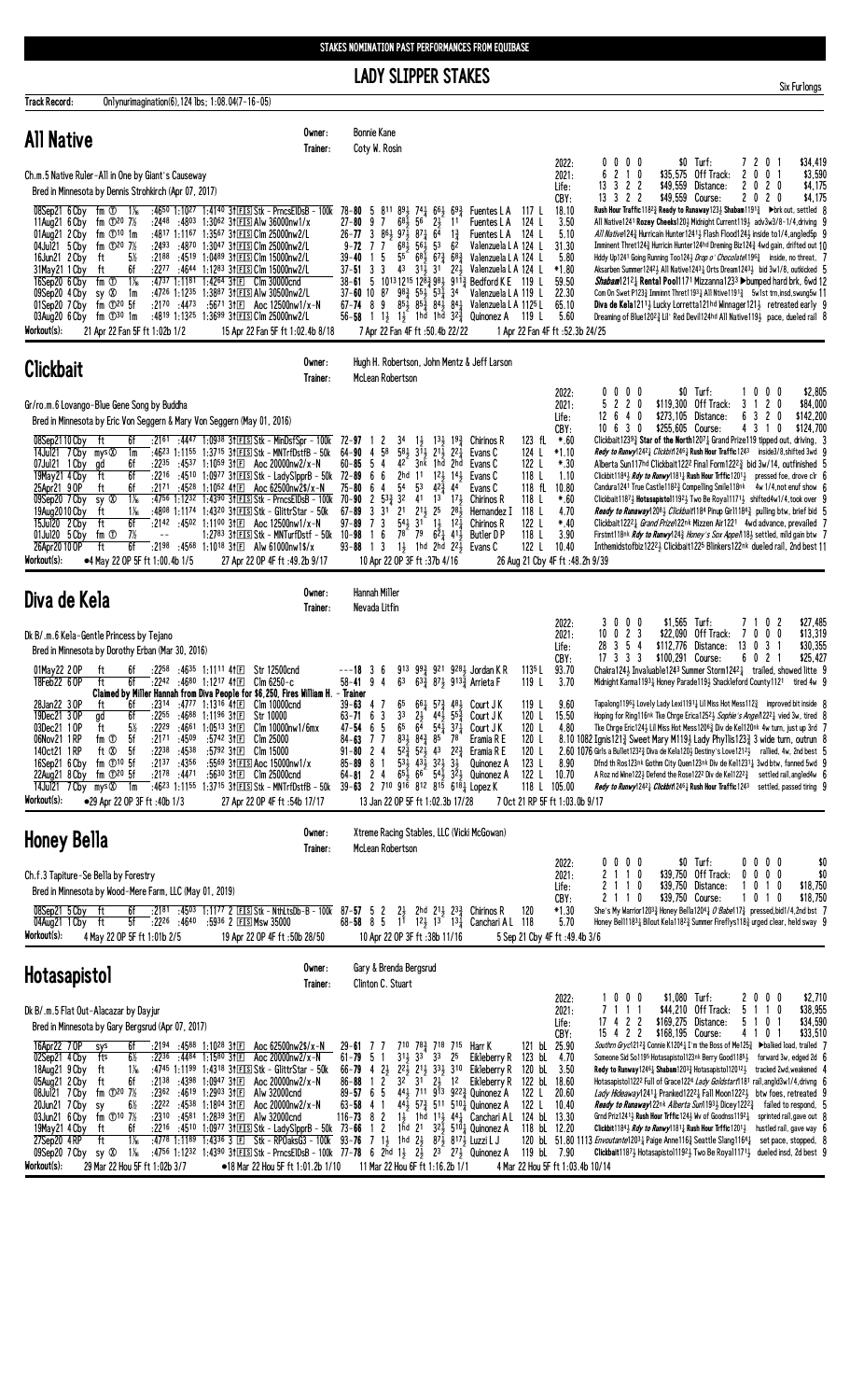| Molly's Angel                                                                                                                                                                                                                                                                                                                                                                                                                                                                                                                          | Owner:<br>Trainer:                                                                                                                                                                                                                                                                                                                                                                                                                                                                                     | Peter D. Mattson<br>Tim P. Padilla                                                                                                                                                                                                                                                                                                                                                                                                                                                            |                                                                                                                                                                                                                                                                                                                                                                                                      |                                                                                                                                                                                                |                                                                                                                           |                                                                                                 |                                                                                                                                                                                                                                                                                                                                                                                                                                                                                                                                                                                                                                                                                                                                                                                                                                                                                                                                                                                                                                                                                                             |
|----------------------------------------------------------------------------------------------------------------------------------------------------------------------------------------------------------------------------------------------------------------------------------------------------------------------------------------------------------------------------------------------------------------------------------------------------------------------------------------------------------------------------------------|--------------------------------------------------------------------------------------------------------------------------------------------------------------------------------------------------------------------------------------------------------------------------------------------------------------------------------------------------------------------------------------------------------------------------------------------------------------------------------------------------------|-----------------------------------------------------------------------------------------------------------------------------------------------------------------------------------------------------------------------------------------------------------------------------------------------------------------------------------------------------------------------------------------------------------------------------------------------------------------------------------------------|------------------------------------------------------------------------------------------------------------------------------------------------------------------------------------------------------------------------------------------------------------------------------------------------------------------------------------------------------------------------------------------------------|------------------------------------------------------------------------------------------------------------------------------------------------------------------------------------------------|---------------------------------------------------------------------------------------------------------------------------|-------------------------------------------------------------------------------------------------|-------------------------------------------------------------------------------------------------------------------------------------------------------------------------------------------------------------------------------------------------------------------------------------------------------------------------------------------------------------------------------------------------------------------------------------------------------------------------------------------------------------------------------------------------------------------------------------------------------------------------------------------------------------------------------------------------------------------------------------------------------------------------------------------------------------------------------------------------------------------------------------------------------------------------------------------------------------------------------------------------------------------------------------------------------------------------------------------------------------|
| Dk B/.f.4 Istan-Angel of Troy by Bellamy Road<br>Bred in Minnesota by Pete Mattson (Feb 21, 2018)                                                                                                                                                                                                                                                                                                                                                                                                                                      |                                                                                                                                                                                                                                                                                                                                                                                                                                                                                                        |                                                                                                                                                                                                                                                                                                                                                                                                                                                                                               |                                                                                                                                                                                                                                                                                                                                                                                                      |                                                                                                                                                                                                |                                                                                                                           | 2022:<br>2021:<br>Life:                                                                         | \$11,405<br>21<br>0 <sub>0</sub><br>$$17,400$ Turf:<br>4002<br>8<br>$\mathbf{2}$<br>0<br>\$89,825<br>Off Track:<br>$\bm{0}$<br>0<br>\$2,410<br>$\overline{\mathbf{c}}$<br>2<br>0<br>$14$ 4 0 2<br>\$127,625<br>Distance:<br>$0\ 0\ 0$<br>\$3,760<br>4                                                                                                                                                                                                                                                                                                                                                                                                                                                                                                                                                                                                                                                                                                                                                                                                                                                       |
| $1^{40}$ :4982 1:1479 1:4272 41 $E$<br>28Jan22 6 Tam<br>ft<br>15Jan22 9 Tam<br>$1\%$<br>:4753 1:1228 1:4453 41 $E$<br>ft<br>ft<br>7f<br>01Dec21 7 Tam<br>$: 23^{40}$ $: 46^{70}$ 1:2407 31 E<br>$1\%$<br>08Sep21 6 Cby<br>fm ①<br>$1^{70}$<br>18Aug21 7 Cby<br>ft<br>fm $\mathbb{D}^{20}$ 1m<br>08Jul21 8 Cby<br>:4891 1:1300<br>24Jun21 8 Cby<br>fm ①<br>:4767 1:1147<br>1m<br>6f<br>08Jun21 4 Cby<br>ft<br>$5\%$<br>:2210<br>19May21 8 Cby<br>sy<br>5f<br>30Apr21 4 Tam<br>fm ①<br>Workout(s):<br>•21 Apr 22 Tam 4F ft :48.1b 1/20   | Aoc 32000nw2/x-N<br>Stk – WaywrdLssB – 50k<br>Aoc $32000$ nw $2/x - N$<br>:4650 1:1027 1:4140 31ES Stk - PrncsElDsB - 100k<br>:48 <sup>08</sup> 1:12 <sup>61</sup> 1:42 <sup>18</sup> 3 ES Stk - MinnOaks - 100k<br>$1:37^{63}$ 31 F S Alw 36000nw1/x<br>1:3508 31ES Alw 36000nw1/x<br>$:21^{87}$ $:44^{93}$ 1:1045 31 E S Alw 36000nw2/L<br>.4614 1:0546 3↑⊡SIAIw 36000nw1/x<br>:2150 :4472 :5646 3 El Aoc 75000nw1/x<br>14 Apr 22 Tam 4F ft: 48.3b 2/33                                              | 59-93<br>43<br>4<br>$77 - 87$ 3<br>34<br>$24\frac{1}{2}$<br>5<br>52<br>$43 - 87$<br>78<br>66<br>$90 - 87$<br>8<br>$89 - 79$<br>33<br>32<br>$9$ $2^{11}$ $3^{1}$<br>52-65<br>$61 - 77$ 12 $42\frac{3}{4}$ 22<br>$69 - 60$ 2 6<br>$18 - 57$ 6 11<br>28-68 6 7 79 78 45 44 Quinonez A<br>7 Apr 22 Tam 4F ft :51.1b 22/24                                                                                                                                                                         | $4^2$ $4^1\frac{1}{4}$ 2hd 11<br>2 <sup>1</sup><br>$2\frac{1}{2}$<br>563<br>$64\frac{1}{4}$ $4\overline{2}$ $12\overline{1}$<br>$31\frac{1}{2}$ $22$<br>$55\frac{1}{4}$<br>31<br>1 <sup>1</sup><br>$15\frac{1}{2}$<br>3 <sup>2</sup><br>$2^{11}$ $3^{13}$<br>2 <sup>2</sup><br>$21^{-}$<br>$33\frac{1}{2}$<br>321 661 68<br>$59\frac{1}{4}$<br>1110 1010 66 $\frac{3}{4}$ 58 <sub>3</sub> Quinonez A | Quinonez A<br>Quinonez A<br>Quinonez A<br>Quinonez A<br>Quinonez A<br>Quinonez A<br>Quinonez A<br>Quinonez A                                                                                   | 118 L<br>118 L<br>118L<br>119L<br>122 L<br>118 L<br>118 L<br>119 L<br>119 L<br>118 L<br>•31 Mar 22 Tam 3F ft :38.1b 1/4   | CBY:<br>2.80<br>9.50<br>18.70<br>18.00<br>9.30<br>4.90<br>21.90<br>3.50<br>4.30<br>31.60        | \$2,610<br>$\mathbf{2}$<br>0<br>2<br>\$91,495 Course:<br>$\mathbf{2}$<br>0<br>8<br>0<br>0<br>Molly's Angel1181 Striking Chrome1185 Big Bd Diva12211 off 3wd duel, swung4w<br>Nantucket Red1183 Allworthy118nk Don't Get Khozy1221 forward, brief bid btw {<br>Molly's Angel11821 Cly's Moon Stone120ns Sy Moi122nk patient handling, split 6<br><b>Rush Hour Tritic 11823 Redy to Runwy 1233 Shbm11913 3wd advance, flattened 8</b><br>Molly's Angl1225 $\frac{1}{2}$ Str of th North1223 $\frac{3}{4}$ Miden Rock122 $\frac{1}{2}$ traffic 1/4, swung 4wd 7<br>Lt's Skddd1120≩ Imminnt Thrt1221 Molly's Ange/1182} >weakened btw.forcd out 9<br>Scnt of Sccss11911 Lt's Skddd/12021 Molly's Angl11821 tracked 3w, bid btw1/8 12<br>Own's Plsure 119 <sub>3</sub> Midnight Current119nk <i>Siling Along</i> 19nk brief pace btw foes 7<br>Hill of th North 1953 Styln N Profin 124hd Bnding Tim 1243 settled, improved btw 12<br>Woodbine Way118 <sup>2</sup> She Dazzle118 <sup>1</sup> Fan Fan118 <sup>1</sup> ▶bumped st, inside trip 7                                                                  |
| Owen's Pleasure                                                                                                                                                                                                                                                                                                                                                                                                                                                                                                                        | Owner:<br>Trainer:                                                                                                                                                                                                                                                                                                                                                                                                                                                                                     | Peter D. Mattson<br>David Van Winkle                                                                                                                                                                                                                                                                                                                                                                                                                                                          |                                                                                                                                                                                                                                                                                                                                                                                                      |                                                                                                                                                                                                |                                                                                                                           |                                                                                                 |                                                                                                                                                                                                                                                                                                                                                                                                                                                                                                                                                                                                                                                                                                                                                                                                                                                                                                                                                                                                                                                                                                             |
| B.f.4 Mark Valeski-Revengefulpleasure by Stephen Got Even<br>Bred in Minnesota by Paul Knapper (Mar 17, 2018)                                                                                                                                                                                                                                                                                                                                                                                                                          |                                                                                                                                                                                                                                                                                                                                                                                                                                                                                                        |                                                                                                                                                                                                                                                                                                                                                                                                                                                                                               |                                                                                                                                                                                                                                                                                                                                                                                                      |                                                                                                                                                                                                |                                                                                                                           | 2022:<br>2021:<br>Life:                                                                         | \$66,800<br>Turf:<br>\$400<br>5<br>3<br>$\mathbf{0}$<br>0 <sub>0</sub><br>0<br>$10$ 2 3 1<br>\$76,570 Off Track:<br>$\overline{c}$<br>\$45,925<br>6<br>-5<br>3 <sub>1</sub><br>\$158,352 Distance:<br>\$52,045<br>18<br>6<br>1 2                                                                                                                                                                                                                                                                                                                                                                                                                                                                                                                                                                                                                                                                                                                                                                                                                                                                            |
| 25Apr22 8Prx<br>:4974 1:1482 1:4150 31 $E$<br>ft<br>1m<br>30Mar22 9 Prx<br>7f<br>:2312 :46 <sup>01</sup> 1:26 <sup>85</sup> 311回<br>ft<br>09Mar22 1 Prx<br>170<br>gds<br>$1^{70}$<br>:4749 1:1396 1:4503 41 $E$<br>08Feb22 8 Prx<br>ad<br>7f<br>ft<br>16Jan22 4 Lr1<br>:2437<br>27Dec21 2Lrl<br>:2345<br>ft<br>6f<br>12Nov21 2 Lrl<br>6f<br>:2254 :4564 1:1029 311<br>sys<br>6f<br>01Sep21 3 Cby<br>ft<br>:2182<br>18Aug21 7 Cby<br>ft<br>170<br>6f<br>14Jul21 2 Cby<br>:2206<br>sys<br>Workout(s):<br>18 Apr 22 Prx 4F ft :48.2b 2/10 | Aoc 16000nw1/x-N<br>$SOC 16000 - N$<br>:48 1:1413 1:4732 31 $E$<br>Shp 16000<br>Clm 15000cnd<br>:4923 1:2801 411日<br>Clm 16000 (16-12.5)nw3/L<br>:4741 1:1180 31E<br>$SOC 25000 - N$<br>SOC 25000/25000<br>:4428 1:0971 311回<br>Aoc 12500nw1/x-N<br>:4808 1:1261 1:4218 3 ES Stk - MinnOaks - 100k<br>:4500 1:1043 3 $FIS$ Stk - FrangentrB - 50k<br>2 Mar 22 Prx 4F ft : 48.2b 9/67                                                                                                                   | 311, 31<br>-5<br>42<br>53-78<br>$\mathbf{2}$<br>57<br>$69 - 81$<br>7<br>$1 \frac{311}{2} \frac{331}{2}$<br>$81 - 73$<br>$91 - 87$ 6 3 <sup>2</sup><br>$3\frac{1}{2}$<br>$5\bar{5}$<br>$\overline{2}$<br>$\overline{c}$<br>$40 - 75$<br>7<br>5<br>$85\frac{1}{4}$ $86\frac{1}{4}$<br>43-80<br>4 6<br>$11 - 60$<br>3<br>55<br>$48 - 82$<br>- 5<br>85-63 4 77 54 51 35 51 510 Lindsay C<br>$41 - 78$ 4 3<br>17 Dec 21 Lr1 5F ft 1:01.3b 2/18                                                     | 1 <sup>1</sup><br>59 <sub>3</sub><br>$36\frac{1}{2}$<br>$35\frac{3}{4}$<br>$32\frac{1}{2}$<br>32<br>$4\frac{3}{7}$<br>$1^2$ $1^4$ $1^1$ $1^2$ Silvera R<br>48<br>1 <sup>2</sup><br>2 <sup>1</sup><br>56<br>$5^{2}\frac{3}{7}$<br>612 611 610 410<br>541<br>32<br>2 <sup>1</sup><br>36 47 36 233 Lindsay C                                                                                            | 1 <sup>nk</sup> Silvera R<br>Silvera R<br>Ocasio L M<br>Rodriguez J<br>Rodriguez J<br>Rodriguez J<br>Lindsay C                                                                                 | 123L<br>123L<br>123 L<br>121 L<br>126 L<br>121 L<br>120 L<br>117L<br>122 L<br>122 L<br>19 Oct 21 Prx 4F ft : 48.4b 9/22   | CBY:<br>2.00<br>1.90<br>$*.80$<br>*1.30<br>$*1.00$<br>11.70<br>4.90<br>5.00<br>7.30             | 9 2 2 2<br>\$79,832 Course:<br>412<br>\$49,075<br>Owen's Plesure123nk Solid Gold Dncer1232 Ctti La Belle12323<br>inside, rallied 4w (<br>Love On Fire1234 Blue Paynt1231 <i>9 Wen's Pleasure</i> 1234 angled in, mild bid $\overline{I}$<br>Elusive Amelia122nk Madame Rouge115nk Tilsa117nk pursued, rail, willing 5<br>Owen's Plesure121121 Wildct Cartridge121hd Sugar Streak12111 3w bid, handily (<br>Owen's Plesure126 <sup>2</sup> Hashtag Lucky1267 <sub>3</sub> Frosted Ange11263 <sub>4</sub> 3wd turn, driving (<br>929 Mending 1241 <sub>4</sub> Combat Queen 126hd <i>Awfully Foxy</i> 121 <sub>4</sub><br>mv btw 1/8, angl in, bid 9<br>10.50 911 Hop Hs Nm123 <sup>61</sup> / <sub>4</sub> Prty At Pg's 109ns Bhind th Couch 123 <sup>3</sup> / <sub>4</sub><br>rddn $3-4wd 1/4$ , outfin $7$<br>Girls Bullet1211 Owen's Plesure117hd Princess Livia1211 <sup>1</sup><br>angled4w turn, gaining 5<br>Molly's Angl 12251 Str of th North 1223 $\frac{3}{4}$ Miden Rock 1221<br>4wd far turn, 5wd 3/16 7<br>Str f th Nrth 12233 Own's Plsr122ns H11 f th North 12213 shifted 4w1/8, edged 2d 4 |
| <b>Ready to Runaway</b>                                                                                                                                                                                                                                                                                                                                                                                                                                                                                                                | Owner:<br>Trainer:                                                                                                                                                                                                                                                                                                                                                                                                                                                                                     | John Mentz<br>McLean Robertson                                                                                                                                                                                                                                                                                                                                                                                                                                                                |                                                                                                                                                                                                                                                                                                                                                                                                      |                                                                                                                                                                                                |                                                                                                                           |                                                                                                 |                                                                                                                                                                                                                                                                                                                                                                                                                                                                                                                                                                                                                                                                                                                                                                                                                                                                                                                                                                                                                                                                                                             |
| Dk B/.m.6 First Dude-Ready to Rip by More Than Ready<br>Bred in Minnesota by Wildcat Ranch LLC (Feb 24, 2016)                                                                                                                                                                                                                                                                                                                                                                                                                          |                                                                                                                                                                                                                                                                                                                                                                                                                                                                                                        |                                                                                                                                                                                                                                                                                                                                                                                                                                                                                               |                                                                                                                                                                                                                                                                                                                                                                                                      |                                                                                                                                                                                                |                                                                                                                           | 2022:<br>2021:<br>Life:                                                                         | $0\,0\,0\,0$<br>\$0 Turf:<br>2020<br>\$27,475<br>73<br>20<br>Off Track:<br>5<br>\$216,300<br>\$115,880<br>7<br>$\mathbf{1}$<br>23 12 6 3<br>\$475,860<br>$12 \t3 \t4$<br>3<br>Distance:<br>\$170,885                                                                                                                                                                                                                                                                                                                                                                                                                                                                                                                                                                                                                                                                                                                                                                                                                                                                                                        |
| 08Sep21 6 Cby<br>fm ①<br>$1\%$<br>18Aug21 9 Cby<br>$1\%$<br>ft<br>14Jul21 7 Cby mys <sup>®</sup><br>1m<br>20Jun21 7 Cby<br>$6\%$<br>sy<br>6f<br>19May21 4 Cby<br>ft<br>6f<br>25Apr21 9 OP<br>ft<br>6f<br>18Mar21 8.OP<br>ft<br>09Sep20 5 Cby<br>6f<br>sy<br>19Aug2010 Cby<br>ft<br>$1\%$<br>27Jul20 9 Cby ft<br>1m<br>Workout(s):<br>1 May 22 OP 4F ft :49.2b 18/45                                                                                                                                                                    | :4650 1:1027 1:4140 31 E Stk - Prncs ElDs B - 100 k<br>:4745 1:1199 1:4318 31 ES Stk - GlittrStar - 50k<br>:4623 1:1155 1:3715 31 ES Stk - MNTrfDstfB - 50k<br>:2222 :4538 1:1804 31 $E$ Aoc 20000nw2/x-N<br>:2171 :4528 1:1052 41 El Aoc 62500nw2\$/x-N<br>:2237 :4621 1:1050 41E Aoc 40000nw2\$/x-N<br>$: 2141$ $: 4472$ 1:1012 31 E Stk - Min DsfSpr - 100 k<br>:4808 1:1174 1:4320 31 ES Stk - Glittr Star - 50k<br>:4743 1:1160 1:3727 3† ES Aoc 50000cnd-N<br>23 Apr 22 OP 4F ft: 49b 9/63       | $33\frac{1}{2}$ $33\frac{1}{2}$<br>98-91<br>6<br>$12\frac{1}{2}$<br>$1\frac{1}{2}$<br>74-95<br>$2^{\overline{2}}$<br>23<br>82-94<br>-1<br>34 <sub>3</sub><br>64-79<br>4<br>-5<br>$3^{1\bar{1}}$<br>3<br>85-71<br>21<br>$2^{2}$<br>$38 - 61$<br>2 <sub>5</sub><br>72-83 3 3 45 31 $\frac{1}{2}$ 12 $\frac{1}{2}$ 14 $\frac{1}{4}$ Chirinos R<br>70-102 5 11 11 11 $\frac{1}{2}$ 15 18 Chirinos R<br>83-102 1 $1^2$ , $1^2$ , $1^1$ $1^5$ , $1^1$ Chirinos R<br>15 Apr 22 OP 4F ft: 50.1b 46/67 | $2^{2^{3}}$<br>42<br>32<br>$11\frac{1}{2}$<br>1 <sup>3</sup><br>$16\frac{1}{4}$<br>$11\frac{1}{2}$<br>$11\frac{1}{2}$ $12\frac{1}{4}$<br>$42\frac{3}{7}$<br>$2^{2}$<br>1nk<br>$31\frac{1}{2}$ $22\frac{1}{2}$ $24\frac{1}{2}$<br>$65\frac{3}{4}$ $68\frac{1}{4}$<br>$21\frac{1}{2}$                                                                                                                  | Chirinos R<br><b>Chirinos R</b><br>Chirinos R<br><b>Chirinos R</b><br>Chirinos R<br>Canchari A L<br>$7^{7}\frac{5}{4}$ 7 <sup>6</sup> $\frac{5}{4}$ 71 <sup>7</sup> $\frac{7}{4}$ Canchari A L | 123L<br>124 L<br>124 L<br>122 fL<br>118 L<br>118 L<br>118L<br>123 L<br>120 L<br>122 L<br>9 Apr 22 OP 4F ft: 50.2b 40/65   | CBY:<br>$*1.30$<br>*.20<br>1.90<br>1.40<br>$*1.10$<br>8.60<br>11.10<br>*.10<br>$*.20$<br>$*.20$ | 171250<br>6 3 3 0<br>\$143,825<br>\$448,800 Course:<br><b>Rush Hour Trffic</b> 1182 $\frac{3}{4}$ Redy to Runwy 123 $\frac{1}{2}$ <b>Shbam</b> 1191 $\frac{3}{4}$ btw, angled in, edged 2d $\,$ 8<br>Ready to Runaway 1246 $\frac{1}{4}$ Shabam 1203 $\frac{3}{4}$ Hotasapisto 112012 $\frac{1}{2}$ clear, mild hand ride 4<br>Redy to Runwy12421 Clickbit12461 Rush Hour Traffic1243 ceded lead, bid btw, 9<br>Ready to Runaway122nk Alberta Sun11933 Dicey12223 5wd 3/16, all out 5<br>Clckbt1184} Rdy to Runwy1181} Rush Hour Trffc1201} bid 3w btw1/4,edged 2d 6<br>Candura1241 True Castle11823 Compelling Smile118nk forward, gave way 6<br>Ocen Breeze124 $\frac{3}{4}$ Wildwood's Beauty1183 $\frac{1}{4}$ Lady Rocket1181 $\frac{3}{4}$ trailed, no threat 7<br>Rdy to Rnwy1234 $\frac{1}{4}$ Pnp Gr11181 $\frac{1}{4}$ Rush Hour Trffc1154 $\frac{1}{2}$ 4w advance, took charge 6<br>Ready to Runaway12081 Clickbalt 184 Pinup Girl11843 pace, went clr, handily 5<br>Redy to Runwy12211 Pinup Girl122nk Mywood Hope12243 pace,rail,repelled foe 4                                               |
| <b>Rental Pool</b>                                                                                                                                                                                                                                                                                                                                                                                                                                                                                                                     | Owner:<br>Trainer:                                                                                                                                                                                                                                                                                                                                                                                                                                                                                     | Novogratz Racing Stables (Joe Novogratz)<br>McLean Robertson                                                                                                                                                                                                                                                                                                                                                                                                                                  |                                                                                                                                                                                                                                                                                                                                                                                                      |                                                                                                                                                                                                |                                                                                                                           |                                                                                                 |                                                                                                                                                                                                                                                                                                                                                                                                                                                                                                                                                                                                                                                                                                                                                                                                                                                                                                                                                                                                                                                                                                             |
| Ch.m.5 Dialed In-Black Train by Silver Train<br>Bred in Minnesota by Keith Andrew Westrup (Mar 26, 2017)<br>14Sep21 5 Cby fm $\odot$ 10 1m :46 <sup>65</sup> 1:1049 1:3460 31 El Aoc 20000nw1/x-c                                                                                                                                                                                                                                                                                                                                      | Claimed by Novogratz Racing Stables Inc. from Schneider Les for \$20,000, Sterling, Jr. Larry J. - Trainer                                                                                                                                                                                                                                                                                                                                                                                             | $85 - 71$ 9 2 $\frac{1}{2}$ 1 $\frac{1}{2}$ 1 $\frac{1}{2}$ 4 1 7                                                                                                                                                                                                                                                                                                                                                                                                                             |                                                                                                                                                                                                                                                                                                                                                                                                      | Canchari A L 121 L                                                                                                                                                                             |                                                                                                                           | 2022:<br>2021:<br>Life:<br>CBY:<br>20.50                                                        | \$0 Turf:<br>\$77,945<br>0000<br>10 4 1 1<br>\$26,300 Off Track:<br>\$9,980<br>6<br>111<br>$0 \t1 \t0$<br>4<br>17 4 4 2<br>\$114,428<br>Distance:<br>$0\ 0\ 0$<br>\$5,000<br>16 4 4 2<br>$0\ 0\ 0$<br>\$5,000<br>\$114,328 Course:<br>Slim Queen121 <sup>2</sup> Let's Skedddle117½ <i>Pretty in Pink</i> 1171½ prompted pace, empty, <b>12</b>                                                                                                                                                                                                                                                                                                                                                                                                                                                                                                                                                                                                                                                                                                                                                             |
| $08$ Aug21 6 Cby sys $\circledR$<br>1m<br>14Jul21 7 Cby mys $\infty$<br>1m<br>$22$ Jun21 5 Cby fm $1$<br>$1^{70}$<br>06Jun21 6 Cby fm 120 1m                                                                                                                                                                                                                                                                                                                                                                                           | :47 <sup>15</sup> 1:12 <sup>23</sup> 1:39 <sup>38</sup> 31 $E$ Aoc 12500nw1/x-N<br>:46 <sup>23</sup> 1:11 <sup>55</sup> 1:37 <sup>15</sup> 31ES Stk - MNTrfDstfB - 50k<br>:4702 1:1073 1:3941 31 El Aoc 12500nw1/x-N<br>:4786 1:1076 1:3597 31 $E$ Clm 30000cnd-c<br>Claimed by Schneider Les from Novogratz Racing Stables Inc. for \$30,000, Robertson McLean - Trainer                                                                                                                              | 75-44 3 23 23 34 473 418 Eikleberry R 122 L<br>81-55 9 $43\frac{1}{2}$ $33\frac{1}{2}$ $67\frac{1}{4}$ $612$ $723\frac{1}{4}$ Juarez, Jr. A J 118 L<br>1 2 <sup>1</sup> 2hd 13 1 <sup>2</sup> 3 <sup>1</sup> Canchari A L 124 L<br>94-83<br>64-70 6 13 13 12 133 1nk Canchari AL 122 L                                                                                                                                                                                                        |                                                                                                                                                                                                                                                                                                                                                                                                      |                                                                                                                                                                                                |                                                                                                                           | 3.10<br>13.60<br>10.30<br>$*1.20$                                                               | <b>Shbam</b> 122 <sup>23</sup> 4 Lady Phy11is1221334 Let's Skedaddle1181 $\frac{3}{4}$ forward 3w, pressed btw 4<br>Rdy to Runwy1242} Clickbit1246} Rush Hour Trffic1243 tracked 3wd, done early 9<br>Lady Hideaway12213 Deputy Dora122hd Rental Pool124hd pace, clear, collared 11<br>Rental Pool122nk She B Glamorous1223 Ebony Bay12251 pace, rail, kicked away 6                                                                                                                                                                                                                                                                                                                                                                                                                                                                                                                                                                                                                                                                                                                                        |
| fm ① $20\,7\%$<br>18May21 3 Cby<br>300ct20 5 Haw<br>:4842 1:1558 1:4669 31 $E$<br>gd ①<br>1‰<br>16Sep20 6 Cby<br>fm ①<br>:4737 1:1181 1:4264 3111<br>$1\%$<br>$:21^{70}$ $:44^{73}$ $:56^{71}$ 3†E<br>01Sep20 7 Cby $\mathsf{fm}$ $\mathbb{O}^{20}$ 5f<br>19Aug20 7 Cby ft<br>$1^{70}$<br>Workout(s):<br>5 May 22 Haw 4F ft : 49.1b 12/26                                                                                                                                                                                              | $:24^{06}$ $:48^{01}$ 1:2956 31 E Clm 25000 cnd<br>Aoc 20000nw1\$/x-N 115-63 6 213 21 2hd 1211 12173 Emigh C A<br>Clm 30000cnd<br>Aoc 12500nw1/x-N<br>:4903 1:1328 1:4404 3 EISStk - MinnOaks - 100k 44-68 4 610 612 410 43 33 Mawing L<br>28 Apr 22 Haw 4F ft: 49.1b 6/12                                                                                                                                                                                                                             | 86-74 5 4 2hd 2hd 12 21<br>74-76 4 35 35 631 31 221* Arrieta F<br>70-78 9 6 75 $62\frac{3}{4}$ 7 <sup>4</sup> 52 <sup>1</sup> / <sub>2</sub> Lindsay C<br>15 Apr 22 Haw 3F ft :36.2b 4/12                                                                                                                                                                                                                                                                                                     |                                                                                                                                                                                                                                                                                                                                                                                                      | Canchari A L                                                                                                                                                                                   | 122 L<br>119L<br>117 L<br>117 $L$<br>122 L<br>8 Sep 21 Cby 5F ft 1:01.3b 2/5                                              | 5.50<br>6.30<br>*1.20<br>6.40<br>8.90                                                           | Willing to Burn1221 <i>Rental Pool</i> 12213 Ebony Bay1223 forward rail, resisted 10<br>Santino12113 Windy City Girl121hd Fall Moon1181 prompted btw, gave way 12<br>Shabam12121 Rental Pool1171 Mizzanna1233 Dbmp st, bid4w, forcd out, PL1st 12<br>Diva de Kela12113 Lucky Lorretta121hd Winnager1213 fanned 6wd, improved 9<br><b>Hotasapistol122 Rush Hour Traffic1222 Rental Pool1223</b> swung 4wd, no kick $8$                                                                                                                                                                                                                                                                                                                                                                                                                                                                                                                                                                                                                                                                                       |
| <b>Rozey Cheeks</b>                                                                                                                                                                                                                                                                                                                                                                                                                                                                                                                    | Owner:<br>Trainer:                                                                                                                                                                                                                                                                                                                                                                                                                                                                                     | Michael Grossman<br>Francisco Bravo                                                                                                                                                                                                                                                                                                                                                                                                                                                           |                                                                                                                                                                                                                                                                                                                                                                                                      |                                                                                                                                                                                                |                                                                                                                           |                                                                                                 |                                                                                                                                                                                                                                                                                                                                                                                                                                                                                                                                                                                                                                                                                                                                                                                                                                                                                                                                                                                                                                                                                                             |
| Dk B/.f.4 The Hunk-Call for Rozes by Chitoz<br>Bred in Minnesota by Eureka Thoroughbred Farm (Mar 11, 2018)                                                                                                                                                                                                                                                                                                                                                                                                                            |                                                                                                                                                                                                                                                                                                                                                                                                                                                                                                        |                                                                                                                                                                                                                                                                                                                                                                                                                                                                                               |                                                                                                                                                                                                                                                                                                                                                                                                      |                                                                                                                                                                                                |                                                                                                                           | 2022:<br>2021:<br>Life:                                                                         | 2100<br>$$12,524$ Turf:<br>\$10,980<br>3011<br>5<br>$0 \t1 \t1$<br>$$16,105$ Off Track:<br>3 1 0 0<br>\$16,274<br>9 2 1 1<br>\$50,379<br>Distance:<br>\$3,830<br>$^{2}$<br>$0\,0\,0$                                                                                                                                                                                                                                                                                                                                                                                                                                                                                                                                                                                                                                                                                                                                                                                                                                                                                                                        |
| 04Apr22 8Wrd<br>sys<br>1m<br>22Mar22 8 Wrd<br>6f<br>gds<br>08Sep21 4 Cby<br>fm ①<br>1m<br>fm $\Phi^{20}$ 7%<br>11Aug21 6 Cby<br>08Jul21 8 Cby<br>fm $\mathbb{D}^{20}$ 1m<br>23Jun21 5 Cby<br>6½<br>ft<br>$5\%$<br>30May21 8 Cby<br>ft<br>6f<br>09Sep20 9 Cby<br>sy<br>$4\frac{1}{2}$<br>30Jul20 1 Cby ft<br>Workout(s):<br>14 Mar 22 Wrd 5F ft 1:00.2h 3/33                                                                                                                                                                            | :4955 1:1445 1:4009 31 E Alw 20900nw1/x<br>$:2297$ $:4610$ 1:1046 31 E Alw 20900nw1/x<br>:4682 1:1044 1:3512 31 FS Alw 36000nw2/L<br>$:24^{48}$ $:48^{03}$ 1:30 <sup>62</sup> 31 E S Alw 36000 nw1/x<br>:4891 1:1300 1:3763 31 EIS AIw 36000nw1/x<br>:2166 :4431 1:1682 3 A Stk - MTAStalAuc - 60k<br>$:2197$ $:4564$ 1:0480 31 E S Alw 36000 nw 1/x<br>$:21^{59}$ $:44^{73}$ 1:1077 2 EISStk - NthLtsDeb - 100k<br>$:23^{51}$ $:47^{46}$ $:53^{42}$ 2 ESMsw 30000<br>8 Mar 22 Wrd 4F ft : 49.2h 14/35 | 46-77 7 11<br>$60 - 60$ 1 3<br>$92 - 74$ 3 11, 11 11, 2hd 34,<br>71-78 3 2 $^{\circ}$ 2 <sup>2</sup> 2 <sup>1</sup> / <sub>2</sub> 1 <sup>1</sup> / <sub>2</sub> 2 <sup>1</sup><br>55-61 4 113 2hd $2\frac{1}{2}$ 313 54 $\frac{1}{4}$ Fuentes R<br>$5\frac{3}{4}$<br>$98 - 61$ 4 1<br>2 <sup>i</sup><br>71-47 43<br>$51 - 59$ 3 6<br>$58-62$ 4 2 $2^2\frac{1}{2}$ -- $3\frac{1}{2}$ 11<br>1 Mar 22 Wrd 4F ft :47.2h 2/15                                                                     | $2\frac{1}{2}$ 1hd 1 <sup>2</sup> 1 <sup>2</sup><br>$3nk$ $4\frac{3}{4}$ 67<br>451 411 491<br>$2^{2}$ 42 $\frac{1}{2}$ 59 $\frac{3}{4}$<br>$56$ $33\frac{1}{2}$ $33$ $55\frac{3}{4}$                                                                                                                                                                                                                 | Wethey Jr. F 121 hL<br>$69\frac{1}{2}$ Triana Jr. A<br>Eikleberry R<br>Eikleberry R<br>Valenzuela L A 117 hL 22.60<br>Eikleberry R<br>Chirinos R<br>Chirinos R                                 | 124 hL<br>120 hL<br>120 hL 5.80<br>118 hL 13.80<br>120 L<br>120 hL 10.80<br>118 hL 6.40<br>22 Feb 22 Wrd 3F ft:36.4h 5/20 | CBY:<br>5.00<br>4.10<br>2.00<br>2.50                                                            | \$37,855 Course:<br>$0\,0\,0$<br>\$3,750<br>7111<br>1<br>Rozey Cheeks121º Cnada Candy1241 Do You Bileve124º½ ▶vied insd-2p,drift str    7<br>Distorted Flash12423 La Morena124nk Cadi Deville12443 stalkd inside, weakened 9<br>Midnight Currnt11931 Drming Biz12311 Rozey Cheeks12041 pace inside, yielded 8<br>All Native 1241 Rozey Cheeks 1203 Midnight Current 1193 rail, led 3/16, out finshd 9<br>Lt's Skedddle120 $\frac{3}{4}$ Imminent Thret1221 <i>Nolly's Angel</i> 1182 $\frac{1}{4}$ pace inside, dueled 9<br><b>Str of th North</b> 1207 West Worly 1221 Our Lst Chnc1171 <b>D</b> vied btw, angled 4w, st'd<br>Temujin Ldy1241½ Hurricin Hunter1242½ <i>Haddy Up</i> 1243½ prompted foe, gave way 7<br>Str of th North $1204\frac{1}{2}$ HII of th North 120 <sup>nk</sup> Own's Pisur 116 $\frac{1}{2}$ inside bid, flattened 7<br>Rzy Cheks1181 Stn Arch Brdg1181 <sub>2</sub> Str f th North1207 <sub>4</sub> forward 3w, prevailed, 7                                                                                                                                                   |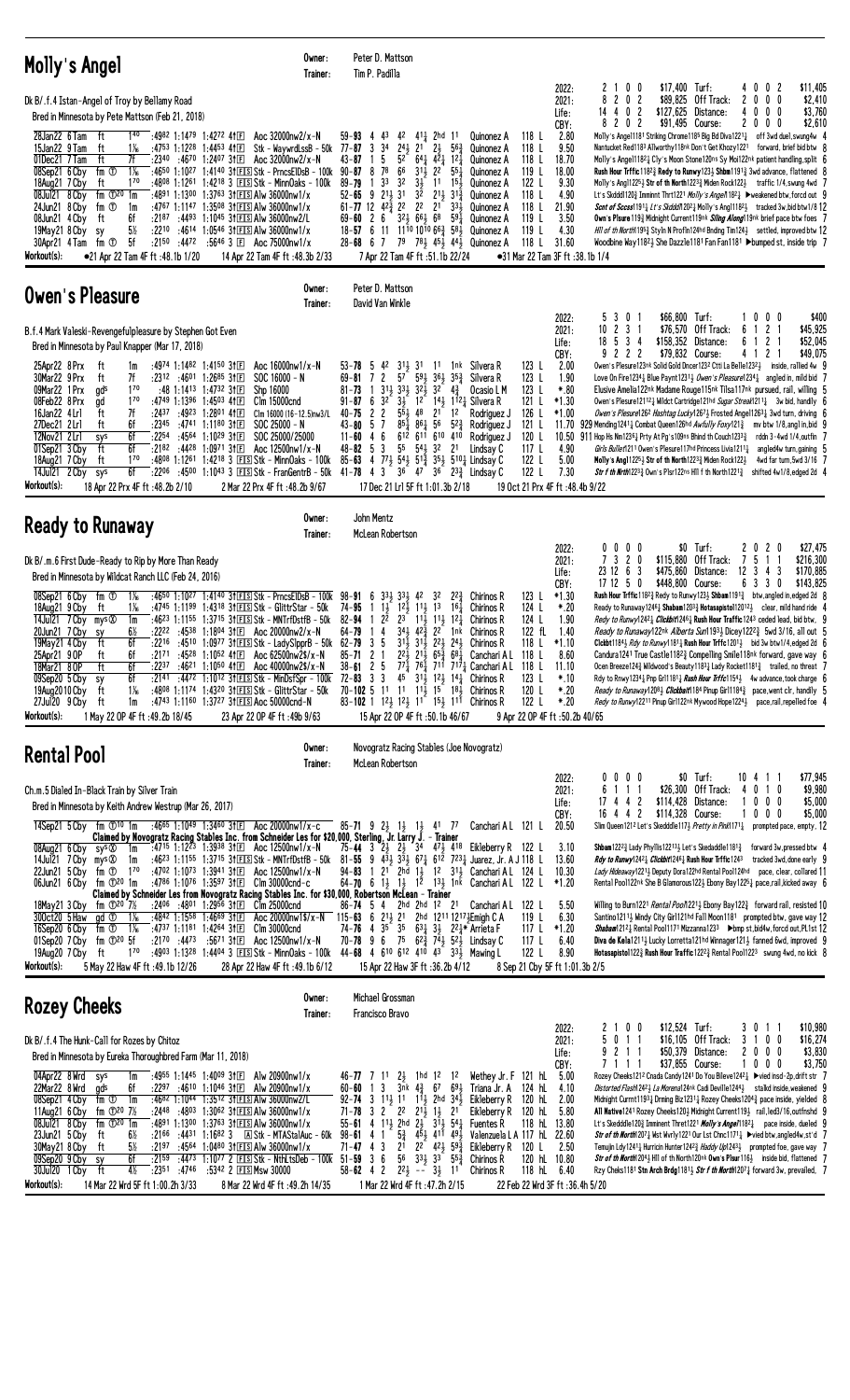| <b>Rush Hour Traffic</b>                                                                                                                                                                                                                                                                                                                                                                                                                                                                                                                                                                                                                                                                                                                                                                                                                                                                                                                                                                                                                                                                                                                                                    | Owner:<br>Trainer: | Sugarland Thoroughbreds, LLC (Harvey & Linda Peltier)<br>Gary M. Scherer                                                                                                                                                                                                                                                                                                                                                                                                                                                                                                                                                                                                                                                                                                                                                                                                                                                                                                                                                                                                                                                                                                                                                                                                                                                                                                                                                                                                                                                                                                                                                                                                                                                                                                                                                                                                                                                                                                                                                                                                                                                                                                                                                                                                                                                                                                                                                                                                                                 |
|-----------------------------------------------------------------------------------------------------------------------------------------------------------------------------------------------------------------------------------------------------------------------------------------------------------------------------------------------------------------------------------------------------------------------------------------------------------------------------------------------------------------------------------------------------------------------------------------------------------------------------------------------------------------------------------------------------------------------------------------------------------------------------------------------------------------------------------------------------------------------------------------------------------------------------------------------------------------------------------------------------------------------------------------------------------------------------------------------------------------------------------------------------------------------------|--------------------|----------------------------------------------------------------------------------------------------------------------------------------------------------------------------------------------------------------------------------------------------------------------------------------------------------------------------------------------------------------------------------------------------------------------------------------------------------------------------------------------------------------------------------------------------------------------------------------------------------------------------------------------------------------------------------------------------------------------------------------------------------------------------------------------------------------------------------------------------------------------------------------------------------------------------------------------------------------------------------------------------------------------------------------------------------------------------------------------------------------------------------------------------------------------------------------------------------------------------------------------------------------------------------------------------------------------------------------------------------------------------------------------------------------------------------------------------------------------------------------------------------------------------------------------------------------------------------------------------------------------------------------------------------------------------------------------------------------------------------------------------------------------------------------------------------------------------------------------------------------------------------------------------------------------------------------------------------------------------------------------------------------------------------------------------------------------------------------------------------------------------------------------------------------------------------------------------------------------------------------------------------------------------------------------------------------------------------------------------------------------------------------------------------------------------------------------------------------------------------------------------------|
| Gr/ro.m.5 Cross Traffic-Dana's Lucky Lady by Lucky Lionel<br>Bred in Minnesota by Sugarland Thoroughbreds, LLC (Apr 30, 2017)<br>:2354 :4817 1:3484 311 E<br>20Dec21 7Ded<br>7½<br>wf<br>ft<br>:4846 1:1424 1:4224 3†国<br>11Dec21 2Ded<br>1m<br>Alw 40000cnd<br>110ct21 5Del<br>ft<br>:4742 1:1261 1:3807 31 $E$<br>1m<br>Aoc $15000$ nw $1/x - N$<br>08Sep21 6 Cby<br>fm ①<br>$1\%$<br>:4650 1:1027 1:4140 31 E S tk - Prncs ElDs B - 100k 110-95<br>7½<br>:2419 :4731 1:2938 31 El Alw 32000 cnd<br>17Aug21 4 Cby<br>fm ①<br>14Jul21 7 Cby<br>mys ®<br>1m<br>:46 <sup>23</sup> 1:11 <sup>55</sup> 1:37 <sup>15</sup> 3†ESStk - MNTrfDstfB - 50k 92- <b>80</b><br>:2310 :4581 1:2839 31 I Alw 32000cnd<br>03Jun21 6 Cby<br>fm $\Phi^{10}$ 7%<br>:2216 :4510 1:0977 31 ES Stk - Lady SlpprB - 50k 59-76<br>19May21 4 Cby<br>ft<br>6f<br>27Mar21 5 FG<br>gd ①10 *5½<br>:2288 :4680 1:0436 41E Aoc 40000nw2/x-N<br>17Sep20 4 Cby<br>5½<br>$:2172$ $:4537$ 1:0426 31 E S Alw 31000nw3/L<br>ft<br>Workout(s):<br>5 May 22 Haw 5F ft 1:00b 2/12<br>•27 Apr 22 Haw 5F ft :59.4b 1/10                                                                                              | Aoc 20000nw/2/x-N  | $$0$ Turf:<br>\$75,450<br>$0\,0\,0\,0$<br>20<br>2022:<br>b.<br>-1<br>9 1 4 2<br>\$102,388 Off Track:<br>5<br>0 <sub>2</sub><br>\$34,438<br>2021:<br>-1.<br>\$242,201<br>\$83,876<br>17 4 6 4<br>Distance:<br>4<br>Life:<br>-1<br>2<br>CBY:<br>13 4 4 4<br>\$224,201 Course:<br>4 1 1 2<br>\$83,876<br>120 bL $*1.60$<br>$75 - 62$ 5<br>3<br>32<br>$42\frac{1}{2}$ 6 <sup>6</sup> $\frac{1}{2}$ 6 <sup>12</sup> $\frac{3}{4}$ Thornton T<br>It'sfiftyshdtim120nk Sints N Muskts1171 $\frac{1}{4}$ Bow Bow Girl1224 $\frac{1}{4}$ contention, faded 7<br>$11\frac{1}{2}$ $12^{-}$<br>78-77<br>21<br>Jet Sweep117} Rush Hour Traffic12012} Raider1201 speed, outfinished 6<br>-1<br>$1\frac{1}{2}$<br>11<br>Melancon G<br>120 bL<br>*.80<br>$3 \t213$<br>1hd<br>1hd 1hd 211<br>Alvarado, Jr. R 121 bl<br>$*90$<br>$80 - 83$<br>Texas Reward11913 Rush Hour Traffic1216 $\frac{1}{4}$ Dr. Ann1214 stalk, bid3w, 2nd best 6<br>2 11 <sup>1</sup> / <sub>2</sub> 11 <sup>1</sup> / <sub>2</sub> 1 <sup>1</sup> / <sub>2</sub> 1 <sup>2</sup><br>118 bL<br>$12\frac{3}{7}$<br>5.30<br>Rush Hour Trffic118 <sup>2</sup> $\frac{3}{4}$ Redy to Runwy123 $\frac{1}{2}$ Shbam1191 $\frac{3}{4}$ sharp, held sway, drivng 8<br><b>Fuentes R</b><br>$80 - 86$ 5 2<br>$31\frac{1}{2}$ $31\frac{1}{2}$ 1hd $21\frac{1}{4}$<br>122 bL<br><b>Fuentes R</b><br>3.40<br>Mizznna1221 <sub>4</sub> Rush Hour Traffic122nk Medalla Match1173 3wd between, kept on 9<br>8<br>1 <sup>2</sup><br>$2^{1\bar{1}}$<br>1 <sup>3</sup><br>321, 381<br>124 bL<br>8.80<br>Rdy to Runwy12421 Clickbit12461 Rush Hour Trffic1243 sent to lead, gave way 9<br><b>Fuentes R</b><br>2hd 21) 21)<br>76<br>$3\frac{1}{2}$<br>124 bL<br>$112 - 78$<br><b>Fuentes R</b><br>3.90<br>Grnd Prz1241 $\frac{1}{2}$ Rush Hour Trffic124 $\frac{1}{2}$ Wv of Goodnss1192 $\frac{1}{4}$ 4w1st turn, gained btw 8<br>42<br>54<br>45<br>6.60<br>42<br>$35\frac{3}{7}$<br>Martin, Jr. E 120 bL<br>Clckbt1184 <sub>2</sub> <i>Rdy to Runwy</i> 1181 <sub>4</sub> Rush Hour Trffic1201 <sub>2</sub> rated outside, fanned4w 6<br>$2hd$ $2\frac{1}{2}$<br>119 bL 30.90<br>$67 - 77$ 7 4<br>32 64<br>Saez G<br>Ldy of Luxury119} Dnc Rhythms119nk Sh Cn't Sing1192} bmpd brk,3p turn, tired 8<br>$5^2$ $4^1$ , $2^h$ $1^6$<br>$76 - 85$ 6 4<br>119 bL *.70<br>Rsh Hr Trffc1196 Gthm Cty Qen1191 $\frac{1}{4}$ Swet s Cnb1232 $\frac{3}{4}$ 4w advance, took charge 6<br>Arrieta F<br>10 Apr 22 Haw 3F ft :38.1b 21/26<br>$\bullet$ 17 Apr 22 Haw 4F ft :47b 1/27 |
| <b>Sailing Along</b>                                                                                                                                                                                                                                                                                                                                                                                                                                                                                                                                                                                                                                                                                                                                                                                                                                                                                                                                                                                                                                                                                                                                                        | Owner:<br>Trainer: | Michael Grossman<br>Francisco Bravo                                                                                                                                                                                                                                                                                                                                                                                                                                                                                                                                                                                                                                                                                                                                                                                                                                                                                                                                                                                                                                                                                                                                                                                                                                                                                                                                                                                                                                                                                                                                                                                                                                                                                                                                                                                                                                                                                                                                                                                                                                                                                                                                                                                                                                                                                                                                                                                                                                                                      |
| Dk B/.f.4 Mr. Besilu-Moonlight Cruise by Silver Deputy<br>Bred in Minnesota by Eureka Thoroughbred Farm (Feb 28, 2018)<br>21Mar22 8Wrd<br>:22 <sup>41</sup> :45 <sup>90</sup> 1:10 <sup>79</sup> 31冝<br>Alw 27500cnd<br>sys<br>6f<br>$6\%$<br>ft<br>:2165<br>:4423 1:1754 311日<br>Aoc 12500nw1/x-N<br>16Sep21 8 Cby<br>gd 120 7%<br>$:2458$ $:4842$ 1:3240 31 E<br>25Aug21 4 Cby<br>Clm 30000cnd<br>sys ®<br>:4715 1:1174 1:4042 31日<br>08Aug21 4 Cby<br>1m<br>C1m 25000cnd<br>14Jul21 2 Cby<br>6f<br>:4500 1:1043 3 $F[S]$ Stk - FrangentrB - 50k<br>:2206<br>sys<br>29Jun21 8 Cby<br>ft<br>$5\%$<br>:2278<br>:4619 1:0531 31ES Alw 36000nw1/x<br>08Jun21 4 Cby<br>:2187<br>:4493 1:1045 31 ES Alw 36000nw2/L<br>ft<br>6f<br>5%<br>19May21 8 Cby<br>:2210<br>:4614 1:0546 31ES Alw 36000nw1/x<br>sy<br>ft<br>6f<br>:2341<br>:4698 1:1266 31El Msw 19800<br>27Apr21 3 Wrd<br>Workout(s):<br>27 Apr 22 Wrd 5F ft 1:01.0h 4/14<br>6 Apr 22 Wrd 5F ft 1:00.1h 3/19                                                                                                                                                                                                             |                    | 1 0 0 0<br>\$1,645 Turf:<br>001<br>\$2,485<br>2022:<br>3<br>1 2<br>\$65.161 Off Track:<br>\$13,070<br>2021:<br>8<br>5<br>0<br>$\mathbf{1}$<br>9 3 1 2<br>\$66,806 Distance:<br>4<br>101<br>\$19,781<br>Life:<br>\$53,425 Course:<br>200<br>\$6,400<br>7212<br>CBY:<br>9.70<br>Dicey1192 Ragan's Jet1215 Sweet Mary M1215 5wd 3/16, no rally 6<br>$52 - 62$ 3<br>661<br>65<br>581<br>Richard R<br>126 hL<br>5<br>412<br>6<br>$54\frac{1}{2}$ 44 $41\frac{1}{2}$<br>78-77<br>1hd<br>118 L<br>6.80<br>Siling Along118hd Sh Begn Agin12323 Birdie Be Gone1191 rated insd, swung 4wd 9<br>Quinonez A<br>54<br>$31\frac{1}{2}$ $31\frac{1}{2}$ $41\frac{1}{2}$ $31\frac{1}{4}$<br>$92 - 80$<br>Eikleberry R<br>120 hL<br>5.10<br>Com On Swet Pe1223 Jewel Azul1183 Siling Along12013 forward 3w, fanned 4wd 7<br>$72 - 52$ 2 $31\frac{1}{2}$ $21\frac{1}{2}$ $24$<br>$2^{3\frac{1}{2}}$ $2^{7\frac{1}{4}}$<br>Eikleberry R<br>120 hL<br>$*.60$<br>Daigle1247; Sailing Along12023 Little Miss Belle12420 forward btw, no match 4<br>37<br>$34 - 74$<br>$\mathbf{2}$<br>$\overline{4}$<br>47<br>461 451<br>122 hL<br><b>Str f th North</b> 1223 <sup>3</sup> / <sub>2</sub> Own's Plsr 122ns Hill of th North 1221 <sup>3</sup> / <sub>4</sub> insd, shifted 3p, no kick 4<br><b>Fuentes R</b><br>12.40<br>3 <sub>4</sub><br>$31\frac{1}{2}$<br>$3nk$ $3\frac{1}{2}$ 1hd<br>48-76<br>Eikleberry R 120 hL<br>*1.50<br><b>DHBndng Tm124hd DHSIng Along120hd Mdnght Crrnt119hd</b> 3wd advance, just up 6<br>$64\frac{3}{4}$ 45<br>$\overline{4}$<br>$2^{11}$ 31<br>Own's Plsure 1193 Midnight Current 119nk Siling Along119nk 5w, angled in, rail bid 7<br>54-78<br>7<br>Valenzuela L A 119 hL<br>2.30<br>$53\frac{1}{4}$ $42\frac{1}{4}$ $35\frac{1}{2}$ $46\frac{1}{4}$<br>7<br>3.40<br>Hill of th North 1953 Stylin N Profilin 124hd Binding Tim 1243 5wd pursuit, no kick 12<br>$68 - 63$ 10<br>Juarez, Jr. A J 119 hL<br>$62 - 74$ 6 3<br>$2\frac{1}{2}$ 2hd $1\frac{1}{2}$<br>1 <sup>61</sup> / <sub>4</sub> Richard R<br>121 hL<br>8.20<br>Sailing Along 1216 $\frac{1}{4}$ Jitters 124 Sexy Socks 120 <sup>2</sup> 3 pressed, drew clear 8<br>13 Mar 22 Wrd 5F ft 1:00.3h 2/12<br>●6 Mar 22 Wrd 4F ft :48.4h 1/4                                                                                                                                                                                                                                                                                           |
| <b>Scent of Success</b>                                                                                                                                                                                                                                                                                                                                                                                                                                                                                                                                                                                                                                                                                                                                                                                                                                                                                                                                                                                                                                                                                                                                                     | Owner:<br>Trainer: | Novogratz Racing Stables (Joe Novogratz)<br>McLean Robertson                                                                                                                                                                                                                                                                                                                                                                                                                                                                                                                                                                                                                                                                                                                                                                                                                                                                                                                                                                                                                                                                                                                                                                                                                                                                                                                                                                                                                                                                                                                                                                                                                                                                                                                                                                                                                                                                                                                                                                                                                                                                                                                                                                                                                                                                                                                                                                                                                                             |
| B.f.4 Not This Time-Fabulous Babe by Touch Gold<br>Bred in Minnesota by Scott Pierce (Apr 01, 2018)<br>fm ①<br>:4650 1:1027 1:4140 31 E Stk - PrncsElDsB - 100k 105-76<br>08Sep21 6 Cby<br>$1\%$<br>:2307 :4608 1:2914 31 $E$ Alw 31000cnd<br>19Aug21 6 Cby<br>fm ①<br>7½<br>24Jun21 8 Cby<br>:4767 1:1147 1:3508 31 EIS AIw 36000nw1/x<br>fm ①<br>1m<br>03Jun21 3 Cby<br>fm $\mathbb{O}^{10}$ 1m<br>:4602 1:0995 1:3492 31 FS Msw 35000<br>28Nov20 3 Haw<br>yl ①<br>$:50^{08}$ 1:1530 1:4031 2 F<br>1m<br>Msw 22000<br>:4902 1:1382 1:3840 2 $\Box$<br>110ct20 4 Haw<br>fm $\mathbb{O}^{10}$ 1m<br><b>Msw 22000</b><br>$:22^{44}$ $:45^{53}$<br>fm $\mathbb{D}^{62}$ 5f<br>:5784 2 国<br>26Sep20 9 AP<br><b>Msw 44712</b><br>$02$ Sep20 6 Cby fm $\mathbb{O}^{20}$ 5f<br>$:2174$ $:4504$ $:5738$ 2 E Msw 24000<br>5f :2197 :4547 :5843 2 EISI Msw 30000<br>17Aug20 1 Cby<br>ft                                                                                                                                                                                                                                                                                              |                    | $$0$ Turf:<br>\$79,383<br>2022:<br>$0\,0\,0\,0$<br>8311<br>4 3 0 0<br>\$68,150 Off Track:<br>$0\,$ $0\,$ $0\,$<br>\$100<br>2021:<br>1<br>9 3 1 1<br>\$0<br>\$81,003 Distance:<br>0<br>$0\,0\,0$<br>Life:<br>\$0<br>6 3 1 0<br>\$76,020 Course:<br>0000<br>CBY:<br>3 213 213 213 763<br>3.70<br>Rush Hour Trffic 1182 $\frac{3}{4}$ Redy to Runwy 123 $\frac{1}{2}$ Shbam 1191 $\frac{3}{4}$<br>Hamilton Q<br>117 bL<br>forward,stalked,empty 8<br>712<br>$3-$<br>31, 1hd<br>1hd<br>$116 - 82 = 4$<br>$1\frac{1}{2}$<br>Hamilton Q<br>119 bL $*1.60$<br>Scnt of Sccss119½ Prtty n Pnk1192½ Mssyntomschf119½<br>lng dv,kept foe at bay 8<br>$67 - 82$ 9 $12\frac{1}{2}$ 1 <sup>2</sup> 1 <sup>2</sup> 1 <sup>2</sup><br>Canchari AL 119 bL<br>3.00<br>$11\frac{1}{4}$<br><i>Scnt of Succss</i> 1191 <sub>4</sub> Lt's Skddd/120 <sup>2</sup> <sub>4</sub> Molly's Angl118 <sup>2</sup> <sub>2</sub> pace, clear, driving, 12<br>$102 - 78$<br>2 <sup>1</sup><br>$2hd$ $13\frac{1}{2}$ $14$<br>15 <sub>1</sub><br>119 bL<br>$*.80$<br>6<br>Canchari A L<br><i>Scnt f Sccss</i> 1195 <sub>2</sub> Gldn Gophr1243 <sub>4</sub> <i>Tht Wold B Nc</i> 1153 <sub>4</sub> stalked foe, tk charge 7<br>$5\ 3^3\ 4^{13}\ 3^{11}\ 4^5$<br>120 bL *2.30<br>72-50<br>$7^{17}\frac{1}{4}$ Felix J E<br><i>Cat Attack</i> 15 <sup>10</sup> <sub>4</sub> Bit 0 Bodie 120 <sup>2</sup> Forty Pieces 120 <sup>2</sup> <sub>4</sub> tracked, outpaced late 10<br>62-70 5 21 21 21 22 22 31 3<br>120 bL 3.00<br>Arrieta F<br>Kti M'1dy12011, Rdy At Midnight120nk Scnt of Success12031, forward, missed 2d 11<br>$42\overline{3}$ $45\overline{3}$ $54\overline{3}$ $46$<br>24<br>119 bL<br>5.40<br>Music City Str1193 Kti M'ldy1192 Amricn Bourbon11931 svd gnd, improved insde 11<br>63-54<br>Roman C<br>$54\overline{3}$ $34\overline{1}$ $33\overline{1}$ 22<br>$58 - 56$ 1 5<br>118 bl $*1.40$<br>Sm Wld Sy1202 Scnt f Sccss1181 $\frac{3}{4}$ Dn'tpssthpppr1195 $\frac{3}{4}$ swung3w, up for plc1/16 7<br>Arrieta F<br>45-49 2 3 $44\frac{1}{2}$ 45 $\frac{1}{2}$ 46 $\frac{1}{2}$ 48 $\frac{3}{4}$ Hernandez I 118 bl. 3.30<br><b>Str of th North</b> 1204 <i>Prtti T KI</i> 182 <sub>2</sub> Ston Arch Bridge 182 <sub>4</sub> tracked rail, evenly, 8                                                                                                                                                                                                                                                               |
| Workout(s):<br>27 Apr 22 Haw 4F ft : 49.4b 10/20<br>12 Apr 22 Haw 3F ft: 40b 11/11                                                                                                                                                                                                                                                                                                                                                                                                                                                                                                                                                                                                                                                                                                                                                                                                                                                                                                                                                                                                                                                                                          |                    | 12 Aug 21 Cby 5F ft 1:00.2h 3/11<br>4 Aug 21 Cby 4F ft: 50.4b 19/28                                                                                                                                                                                                                                                                                                                                                                                                                                                                                                                                                                                                                                                                                                                                                                                                                                                                                                                                                                                                                                                                                                                                                                                                                                                                                                                                                                                                                                                                                                                                                                                                                                                                                                                                                                                                                                                                                                                                                                                                                                                                                                                                                                                                                                                                                                                                                                                                                                      |
| <b>Shabam</b>                                                                                                                                                                                                                                                                                                                                                                                                                                                                                                                                                                                                                                                                                                                                                                                                                                                                                                                                                                                                                                                                                                                                                               | Owner:             | John Mentz<br>McLean Robertson                                                                                                                                                                                                                                                                                                                                                                                                                                                                                                                                                                                                                                                                                                                                                                                                                                                                                                                                                                                                                                                                                                                                                                                                                                                                                                                                                                                                                                                                                                                                                                                                                                                                                                                                                                                                                                                                                                                                                                                                                                                                                                                                                                                                                                                                                                                                                                                                                                                                           |
| Dk B/.m.6 Kela-Chasin Mason by Barkerville<br>Bred in Minnesota by Dorothy Erban (Apr 17, 2016)<br>$1\%$ :4810 1:1301 1:4616 31 $E$<br>SOC 15000-w<br>04Mar22 3 OP<br>ft<br>ft<br>23Jan22 40P<br>1m<br>:4784 1:1324 1:3850 41回<br>SOC 30000-w<br>:4665 1:1049 1:3460 31 $\square$<br>14Sep21 5 Cby<br>fm $\mathbb{D}^{10}$ 1m<br>Aoc 20000nw1/x<br>fm $\overline{O}$ 1 <sup>%</sup><br>:4650 1:1027 1:4140 31 ES Stk - Prncs EIDs B - 100k<br>08Sep21 6 Cby<br>:4745 1:1199 1:4318 3fEISStk - GlittrStar - 50k<br>18Aug21 9 Cby<br>ft<br>$1\%$<br>08Aug21 6 Cby<br>:47 <sup>15</sup> 1:12 <sup>23</sup> 1:3938 31 $E$<br>Aoc 12500nw1/x-N<br>sys ®<br>1m<br>fm ①<br>$1^{70}$<br>:4745 1:1124 1:4014 3†国<br>Aoc 12500nw1/x-N<br>18Jul21 4 Cby<br>:4702 1:1073 1:3941 3111<br>$1^{70}$<br>22Jun21 5 Cby<br>fm ①<br>Aoc 12500nw1/x-N<br>fm ① <sup>10</sup> 1m<br>:4635 1:1024 1:3469 3†匣<br>Aoc 12500nw1/x-N<br>02Jun21 6 Cby<br>fm ①20 7½ :2406 :4801 1:2956 31 $E$ Clm 25000cnd-c<br>18May21 3 Cby<br>Claimed by Mentz John from Funofit Stable for \$25,000, Biehler Michael E. - Trainer<br>Workout(s):<br>4 May 22 OP 4F ft :50.4b 9/9<br>28 Apr 22 OP 5F ft 1:03.1b 6/13 | Trainer:           | 2000<br>\$463 Turf:<br>15 2 3 3<br>2022:<br>8 1 1 1<br>\$52,290 Off Track:<br>1 1 2<br>4<br>2021:<br>\$126,501 Distance:<br>$0\ 0\ 0$<br>22 4 4 4<br>Life:<br>18 3 4 3<br>\$113,028 Course:<br>$0\,0\,0$<br>CBY:<br>1<br>58-64 8 763 66 64 610 693 Gonzalez E<br>15.20<br>121 L<br>$54\frac{1}{2}$ 69 $\frac{1}{4}$ 814 835 85 $\frac{1}{4}$ Vazquez R A 121 bL 36.00<br>59-11<br>-1<br>$71 - 76$ 3 $85\frac{1}{2}$<br>$84\frac{1}{4}$ 7 <sup>2</sup> $\frac{1}{4}$ 7 <sup>3</sup> $\frac{3}{4}$ 4 <sup>3</sup> $\frac{3}{4}$ Valenzuela L A 121 bL 4.40<br>$63\frac{3}{4}$ 43, 33,<br>$87 - 90$ 4 $66\frac{1}{2}$<br>77<br>Valenzuela L A 119 bL 12.00<br>$61 - 85$ 3 $3^{2}$ 3 $3^{4}$ $3^{1}$ $3^{5}$ $2^{3}$ $2^{6}$ $4$<br>Wade L<br>120 bL<br>5.80<br>70-74 2 $3\frac{1}{2}$ 32 2hd $1\frac{1}{2}$ 12 $\frac{3}{4}$<br>Canchari A L 122 bL<br>1.50<br>71-84 12 11 <sup>10</sup> 129 <sub>4</sub> 1210 77<br>53<br>Canchari AL 122 bL<br>9.30<br>86-83 4 543 623 433 53 413<br>122 bl $*3.50$<br>Negron L<br>$94 - 82$ 9 $64\frac{1}{2}$ $63$ 43 $31\frac{1}{2}$ 64<br>Chirinos R<br>122 bL 7.30<br>66-70 9 5 631 731 742 431 Chirinos R<br>122 bL 2.90<br>28 Feb 22 OP 5F ft 1:02.4b 22/35<br>20 Feb 22 OP 5F ft 1:01b 8/43                                                                                                                                                                                                                                                                                                                                                                                                                                                                                                                                                                                                                                                                                                                                                                                                                                                                                                                                                                                                                                                                                                                                                                                                                                                                        |
| Star of the North                                                                                                                                                                                                                                                                                                                                                                                                                                                                                                                                                                                                                                                                                                                                                                                                                                                                                                                                                                                                                                                                                                                                                           | Owner:<br>Trainer: | \$67,163<br>\$36,538<br>\$950<br>\$950<br>A Broken Breeze1162 3 Chakra1181 West Side Girl1212 $\frac{3}{4}$ 4w both turns, empty 9<br>W W Fitzy1215 $\frac{1}{2}$ Miss Imperial1212 $\frac{1}{4}$ Bobbin Tail1243 $\blacktriangleright$ brk out, rank, jogged in 8<br>Slime Queen121 <sup>2</sup> Let's Skedddle117 <i>} Pretty in Pink</i> 117 <sup>1</sup> <sup>1</sup> ► tight st, insd, shiftd5w 12<br>Rush Hour Trffic 118 <sup>2</sup> &Redy to Runwy 123 \ Shabam 1191 $\frac{3}{4}$ rated insd, improved 4w 8<br><b>Redy to Runwy</b> 1246 $\frac{1}{4}$ Shabam 1203 $\frac{3}{4}$ Hotasapisto 112012 bid 1/4,3-pth, no match 4<br>Shbam122 <sup>2</sup> Lady Phyllis122 <sup>13</sup> Let's Skedaddle118 <sup>1</sup> aased back, bid 3w, clear 4<br>Mo Clare's1223 Mizzanna12413 Martz's Mae1223 reserved, belatedly 6w 12<br>Ldy Hideway12211 Deputy Dora122hd Rental Pool124hd 4wd advance, outkicked 11<br>Jen Tke Chrge1221} Beuty Day122} Pretty in Pink117} >3w gain, st'd1/16, empty 12<br>Willing to Burn1221 <i>Rental Pool</i> 1221, Ebony Bay122 $\frac{3}{4}$ 4w1st turn, angled 5w1/8 10<br>Michael Grossman<br>Francisco Bravo                                                                                                                                                                                                                                                                                                                                                                                                                                                                                                                                                                                                                                                                                                                                                                                                                                                                                                                                                                                                                                                                                                                                                                                                                                                                                                                                                   |
| Dk B/.f.4 The Hunk-Always A Star (IRE) by Danehill<br>Bred in Minnesota by Eureka Thoroughbred Farm (Feb 17, 2018)<br>02May22 9 Wrd sys<br>$: 21^{88}$ $: 45^{42}$ 1:1043 31 El Stk – WMankillrB – 50k 108--- 5<br>6f<br>6f<br>08Sep2110 Cby<br>ft<br>$:21^{61}$ $:44^{47}$ 1:0938 31 E S tk - Min Dsf Spr - 100k 98-75 3 1 13<br>:4808 1:1261 1:4218 3 EISStk - MinnOaks - 100k 93-71 3 11 $\frac{1}{2}$ 11 1 $\frac{1}{2}$ 21 25 $\frac{1}{2}$<br>18Aug21 7 Cby<br>$1^{70}$<br>ft<br>29Jul21 2 Cby<br>ft<br>:4788 1:1274 1:3927 31ES Alw 36000cnd<br>1m<br>14Jul21 2 Cby<br>6f<br>:2206<br>sys<br>$6\%$<br>ft<br>:4431 1:1682 3 A Stk - MTAStalAuc - 60k 103-81 5 4<br>23Jun21 5 Cby<br>:2166<br>:4469 1:1155 3 EIRIStk - TwoAltzno - 75k 114-82 4 3<br>27Feb21 6 Hou<br>ft<br>6f<br>:2165<br>:4573 1:0588 3 EIRStk - TexStallnB - 75k 93-73 1 3<br>30Jan21 4 Hou<br>$5\%$<br>:2197<br>ft<br>09Sep20 9 Cby<br>6f<br>:2159<br>sy<br>17Aug20 1 Cby<br>ft<br>5f<br>:2197 :4547 :5843 2 ESMsw 30000<br>Workout(s):<br>26 Apr 22 Wrd 5F ft :59.2h 2/12<br>19 Apr 22 Wrd 5F ft :59.4h 3/13                                                                                      |                    | $1 0 0 0$<br>$$0$ Turf:<br>2022:<br>0000<br>\$0<br>\$90,000<br>7 5 2 0<br>\$219,050 Off Track:<br>3 2 0 0<br>2021:<br>11 7 2 1<br>\$299,850 Distance:<br>5 3 1 0<br>\$154,550<br>Life:<br>CBY:<br>8 5 2 1<br>\$210,750 Course:<br>3 2 1 0<br>\$110,000<br>124 hL 7.50<br>918 9591 Pusac A<br>Distorted Flash1191 $\frac{3}{4}$ Dicey121 <sup>nk</sup> Gotta See Red1241 $\frac{1}{4}$ led, stopped 9<br>$1^1$ $2^1$<br>$2\frac{1}{2}$<br>$231$ , $292$ , Eikleberry R 120 hL<br>1.00<br><b>Clickbait</b> 123 <sup>93</sup> / <sub>2</sub> Star of the North 1207 <sub>4</sub> Grand Prize 119 pace inside, no match 3<br>Eikleberry R 122 hL<br>*.30<br><b>Molly's Angl</b> 1225 <sup>1</sup> / <sub>2</sub> Str of th North122 <sup>3</sup> / <sub>4</sub> Miden Rock122 <sup>1</sup> / <sub>2</sub> speed, rated, no match 7<br>60-73 2 $12\frac{1}{2}$ $11\frac{1}{2}$ $12\frac{1}{2}$ $14\frac{1}{2}$ $14\frac{3}{4}$<br>120 L<br>*.05<br>Str of th North120 <sup>4</sup> $\frac{3}{4}$ Tht Wold B Nc119 <sup>3</sup> $\frac{3}{4}$ Icywlbrnyh119 $\frac{3}{4}$ widened, ridden out, 6<br>Eikleberry R<br>:4500 1:1043 3 EISStk - FranGentrB - 50k 81-86 1 2 12 12 12 13 13 13 1<br>Eikleberry R<br>122 hL<br>$*.30$<br>Str f th Nrth1223 $\frac{3}{4}$ Own's Plsr 122ns HII of th North1221 $\frac{3}{4}$ pace, clear, hand urged 4<br>1hd $1^{\frac{1}{2}}$ $1^{\frac{1}{4}}$ $1^{\frac{1}{4}}$<br>$*.50$<br>Eikleberry R<br>120 hL<br>Str of th North12071 West Worly1221 Our Lst Chnce11711 pace, clear, hand urged 7<br>$11 \t11 \t13 \t17\frac{1}{4}$<br>Eikleberry R<br>122 hL<br>$*40$<br>Str f th North12271 Wnk Txs118nk Thtslotofblng11710 early speed, drew away 6<br>2hd 1hd 11, 12,<br>Eikleberry R 122 hL<br>*.80<br><i>Star of the North</i> 1222 $\frac{1}{4}$ Wink Texas118 <sup>2</sup> Swift Red Bird119 <sup>3</sup> duel inside, driving 6<br>:4473 1:1077 2 $E \simeq$ Stk - NthLtsDeb - 100k 91-72 2 2 12 12 12 13 14 $\frac{1}{2}$<br>Eikleberry R 120 hL 3.00<br><i>Str f th Nrth</i> 120 <sup>4</sup> } H11 of th North120nk <b>Own's PIsr</b> 116}<br>pace, clear, held sway 7<br>75-73 4 1 1 <sup>1</sup> / <sub>2</sub> 1 <sup>2</sup> 1 <sup>2</sup> / <sub>2</sub> 1 <sup>4</sup> Eikleberry R 120 hL 3.60<br>Str of th North120 <sup>4</sup> Prtt T K/118 <sup>21</sup> / <sub>2</sub> Ston Arch Bridg118 <sup>21</sup> / <sub>4</sub> sped clear, held sway 8<br>10 Apr 22 Wrd 5F ft 1:00.3h 2/12<br>3 Apr 22 Wrd 5F ft 1:00.1h 7/24                               |
| <b>Stone Arch Bridge</b>                                                                                                                                                                                                                                                                                                                                                                                                                                                                                                                                                                                                                                                                                                                                                                                                                                                                                                                                                                                                                                                                                                                                                    | Owner:<br>Trainer: | Jeff Drown<br>Gary M. Scherer                                                                                                                                                                                                                                                                                                                                                                                                                                                                                                                                                                                                                                                                                                                                                                                                                                                                                                                                                                                                                                                                                                                                                                                                                                                                                                                                                                                                                                                                                                                                                                                                                                                                                                                                                                                                                                                                                                                                                                                                                                                                                                                                                                                                                                                                                                                                                                                                                                                                            |